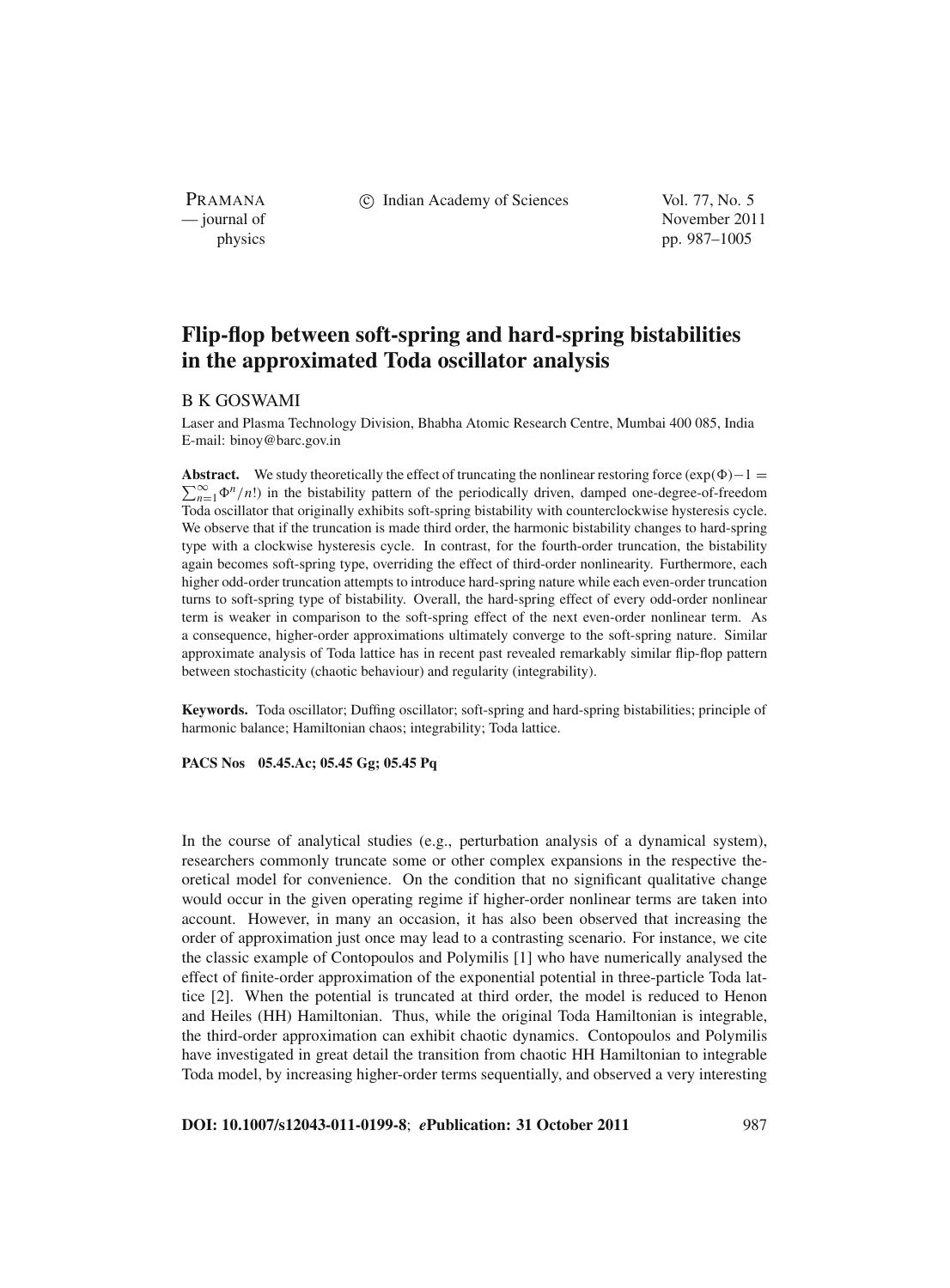pattern: The dynamics of third- and fourth-order approximated models are in sharp contrast. For instance, for a large range of energy, when the third-order approximation is chaotic, fourth order shows regular behaviour. Furthermore, for all the odd-order approximations, the dynamics is qualitatively similar to the HH case. It appeared in some sense that, for a given energy, odd-order terms tend to make the system chaotic while even-order terms attempt to induce order or integrability. Even-order terms dominate and as a result, asymptotically, the integrability prevails. In the intermediate regime of approximation, one may notice a flip-flop pattern between chaotic and regular dynamics. Similar truncation analysis has been made by others [3,4] including with a perturbed HH Hamiltonian [5] and with the sixth-order truncation of Toda Hamiltonian [6].

In this paper, we are interested to inquire in what way the approximated nonlinear systems will behave if similar truncations were carried out in the dissipative limit. We consider the class of one-degree-of-freedom nonlinear oscillators for simplicity. It is well-known that subject to the symmetry of the potential and nonlinearity of damping, these oscillators go to some or other equilibrium states or even exhibit Hopf bifurcation but cannot become chaotic. To make them chaotic, the dimension requires an enhancement, typically by some (quasi)periodic force (parametric excitation), delayed feedback etc. In this paper, we concentrate on periodic driving. In weak driving, the oscillator shows harmonic resonance that is symmetric as in a simple harmonic oscillator. When the drive amplitude is increased further, harmonic resonance exhibits bistability and various subharmonic resonances occur, as observed in Duffing, Morse, Toda oscillators [6a], and gravitational pendulum in particular, and the periodically driven nonlinear systems in general. Typically, there are two types of bistabilities, soft-spring and hard-spring types [6b]. We illustrate this feature further through the schematic bifurcation diagrams of harmonic bistability in figure 1. The vertical coordinate *X* represents any suitably sampled dynamical variable, say the stroboscopic projection with sampling frequency the same as the driving frequency. In each panel, the solid lines AB and CD refer to stable period-1 states while the broken line BC refers to the unstable period-1 state. In soft-spring bistability (figure 1a), the upper turning point 'C' is inclined towards low-frequency side. In some loose yet popular sense of mechanical vibration, the inclination towards low-frequency side may be thought of as the reduction of the resonance frequency due to reduced stiffness ('softening effect' in some sense). The associated jumps due to inverse saddle-node bifurcations from the points 'B' and 'C' (shown by straight arrows) lead to counterclockwise hysteresis. In contrast, in hard-spring bistability (figure 1b), the upper turning point 'B' is inclined towards high-frequency side that again may be thought off as due to the increase of stiffness. Also, the hysteresis cycle is clockwise. Typically, in a symmetric Duffing oscillator, the sign of the cubic nonlinearity in the restoring force determines the nature of bistability [14]. If it is positive, bistability is hard-spring type. In contrast, if it is negative, the bistability is soft-spring type. It would therefore be interesting to explore whether finite orders of approximation of restoring force lead to any qualitative changes in the type of bistability. In this paper, we indeed show a fascinating flip-slop scenario with Toda oscillator model of class-B lasers. The oscillator equation can be written in the following form:

$$
\ddot{\Phi} + \alpha \dot{\Phi} \left[ 1 + c \left( \exp(\Phi) - 1 \right) \right] + \left[ 1 - m \cos \left( \omega \tau \right) \right] \left( \exp(\Phi) - 1 \right) = F \cos \left( \omega \tau + \vartheta \right),\tag{1}
$$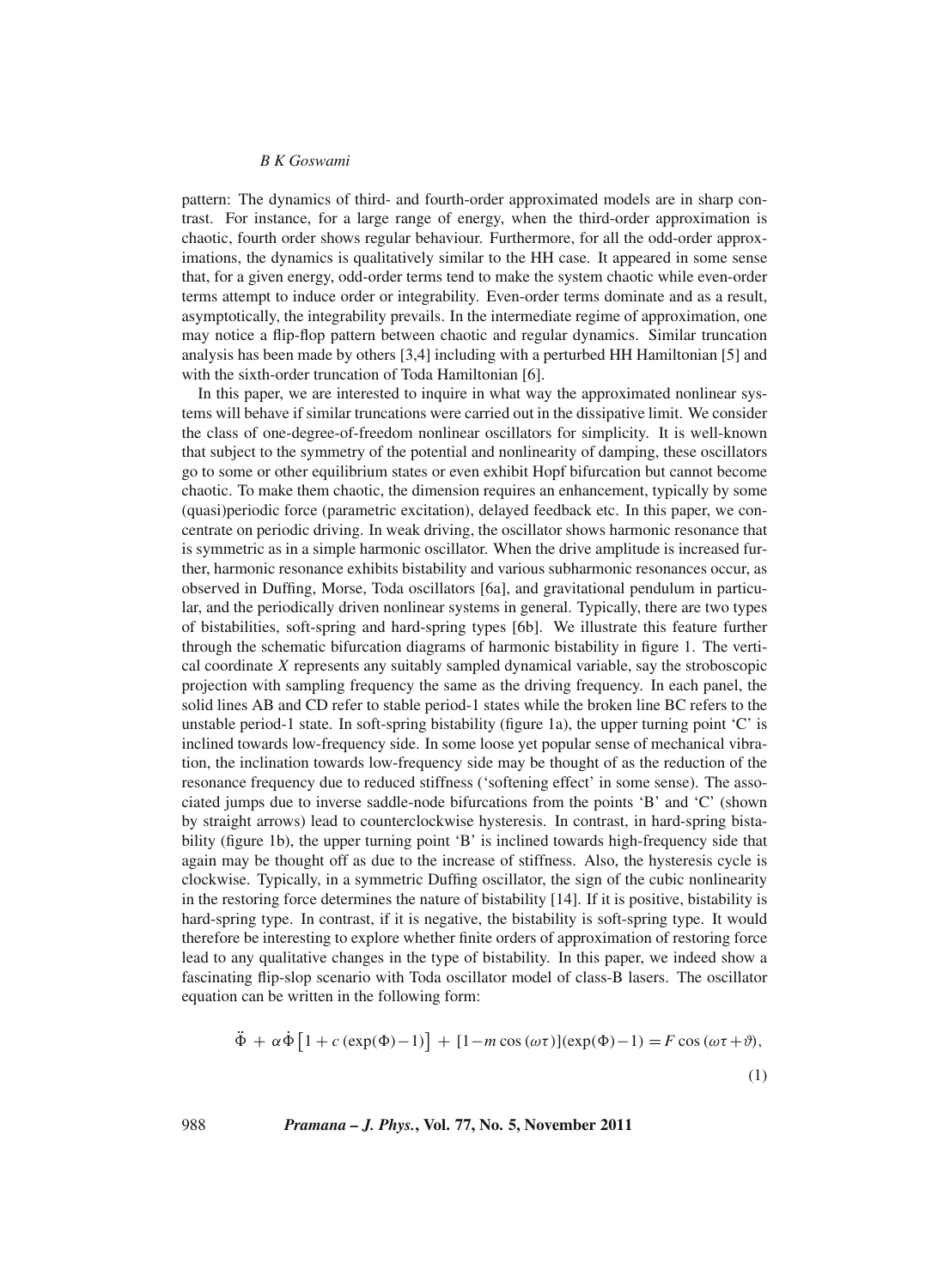*Flip-flop between soft-spring and hard-spring bistabilities*



**Figure 1.** Schematic bifurcation diagram of typical harmonic bistability patterns. The vertical coordinate *X* represents a suitably sampled (say stroboscopically) dynamical variable and the horizontal coordinate is the driving frequency. The turning points B and C represent saddle-node bifurcation conditions. (**a**) Typical soft-spring bistability pattern. The upper turning point is located at the low-frequency side and the hysteresis cycle is anticlockwise. (**b**) Typical hard-spring bistability scenario. The upper turning point is located at the high-frequency side and the hysteresis cycle is clockwise.

where

$$
F = \frac{m\sqrt{(\omega^2\Omega^2 + \epsilon^2)}}{\epsilon - 1},
$$

and

$$
\vartheta = \tan^{-1}(\omega \Omega / \epsilon).
$$

The laser intensity  $I = I_0 \exp(\Phi)$  where  $I_0 = \epsilon - 1$  is the laser intensity in the absence of any cavity-loss modulation and  $\epsilon$  is the pump parameter. The cavity-loss  $k = k_0(1 +$ *m* cos( $\omega \tau$ )) and the relaxation oscillation frequency  $\Omega = \sqrt{k_0(\epsilon - 1)}$ . The dissipativity  $\alpha = \epsilon/\Omega$  and  $c = (\epsilon - 1)/\epsilon$ . From eq. (1), one can also notice that the resonance frequency  $\omega_r = 1$ .

The complexity of the oscillator dynamics depends on the operating regime. We consider the following parameter values as an example:  $k_0 = 1.5 \times 10^4$ ,  $\epsilon = 2$ ,  $\alpha = 0.015$  and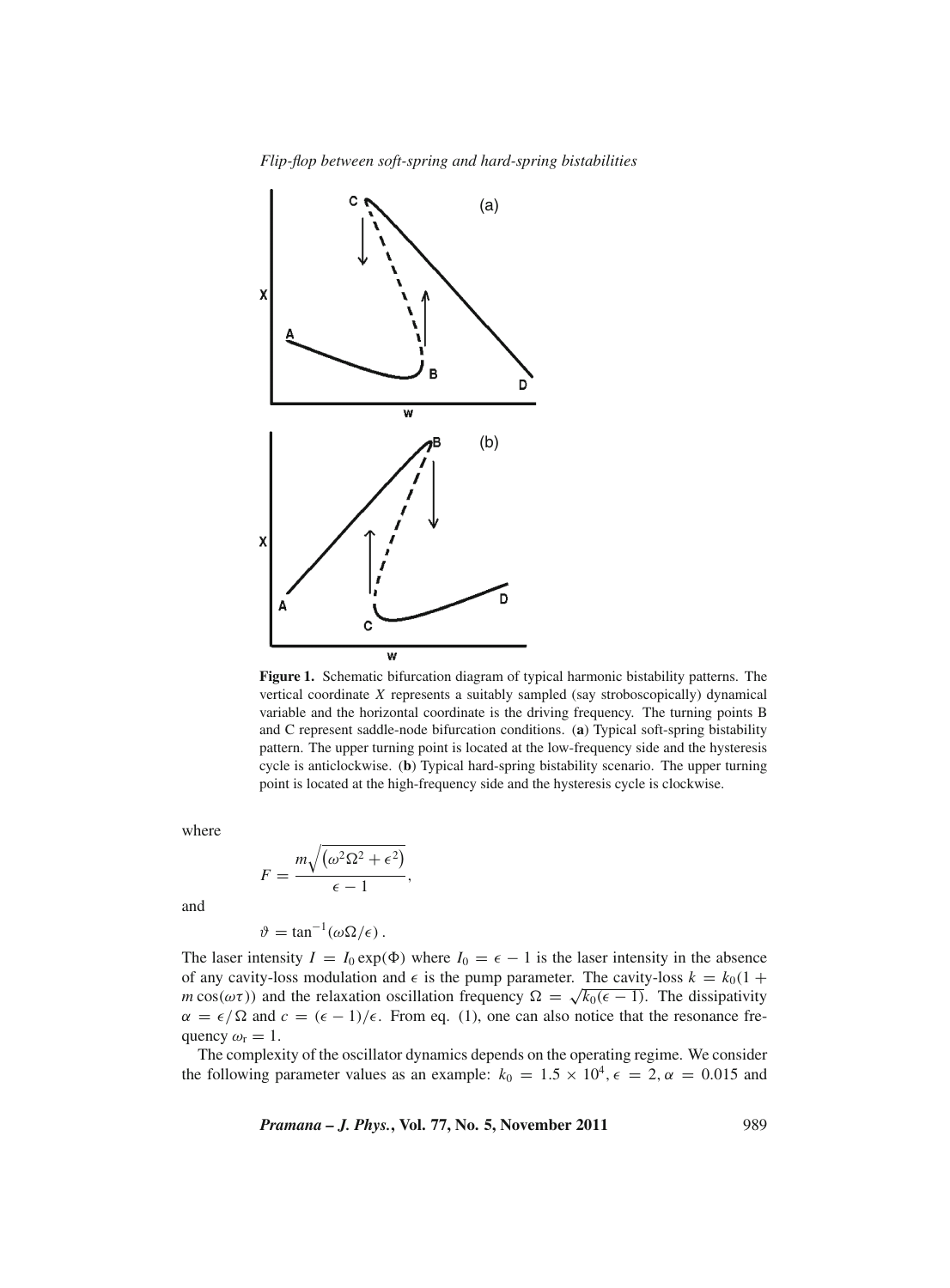observe that a modulation depth as small as 0.005 requires many higher-order terms of the exponential series for the convergent behaviour. Let us define the period-1 solution of eq. (1) as follows:

$$
\Phi_e = A_0 + A_1 \cos(\omega \tau + \xi_1) + A_2 \cos(2\omega \tau + \xi_2). \tag{2}
$$

On the basis of the FFT analysis of the period-1 solution at various values of the drive amplitude, we notice that eq. (2) is a good approximation in the parameter regime  $(m < 0.00035)$ . Therefore, to describe the convergence process in the harmonic bistability semi-analytically, we consider  $m = 0.0003$ . Next we approximate the exponential functions in the damping and restoring force terms in finite series. Following the principle of harmonic balance method [15], we substitute eq. (2) into (1), and equate constant terms, coefficients of  $cos(\omega \tau)$ ,  $sin(\omega \tau)$ ,  $cos(2\omega \tau)$ ,  $sin(2\omega \tau)$  from both sides of eq. (1). Finally, we derive a system of five coupled nonlinear algebraic solutions [15a]. By solving these equations numerically, we compute the frequency response of the harmonic amplitude *A*<sup>1</sup> for various orders of approximations of the exponential function in the restoring force term. These response curves may be considered as the representatives of the actual bifurcation diagrams. Every turning point in the response curve represents a saddle-node bifurcation. Figure 2a shows the frequency responses for various orders of truncation in the restoring force of eq. (1). The exponential function in the damping term is approximated up to sixth order which is found to be satisfactory. Curve (a) shows the frequency response in the case of third-order approximation. Let the driving frequency of the upper turning point be denoted by  $\omega_{s3}$  where the suffix 's' stands for saddle-node bifurcation and '3' stands for third-order approximation. We notice that third-order approximation exhibits hard-spring bistability with  $\omega_{s3} > \omega_r$ . In contrast, when we consider the fourth-order approximation, the bistability is soft-spring type, as seen from the frequency-response curve (b). We denote the driving frequency for the upper saddle-node bifurcation by  $\omega_{s4}$  where the suffix 's' stands for saddle-node bifurcation and '4' stands for fourth-order approximation. From curve (b) we may notice that  $\omega_{s4} < \omega_{r}$ . This means the fourth-order term overrides the hard-spring effect of the third-order term and exhibits soft-spring bistability. The curve (c) shows the frequency response for fifth-order approximation  $(n = 5)$ . In this case, an overall convergence has been reached in the low-amplitude regime that attributes soft-spring pattern. However, the peak of the response curve is inclined again towards high-frequency side (in comparison to the fourth order approximation). This implies that the hard-spring effect of the fifth-order term could partially override the soft-spring effect of the fourth-order term even though there is a gradual convergence towards the soft-spring nature. Let us denote the drive frequency for the corresponding saddle-node bifurcation by  $\omega_{s5}$  where the suffix 's' stands for saddle-node bifurcation and '5' stands for fifth-order approximation. From curve (c), we notice that  $\omega_{s5} < \omega_{s3}$ . Overall, this is an intermediate or mixed stage that exhibits soft-spring nature in the small *A*<sup>1</sup> regime and hard-spring nature at the peak. For the sixth-order approximation [curve (d)], the peak again swings to low-frequency side. However, the swing is much less than that in the case of fourth order. Following previous convention to identify the driving frequency of the upper turning point, we notice that  $\omega_{s4} < \omega_{s6} < \omega_r$ . Curve (e) refers to the frequency response curve for seventh-order approximation. In this case, the noticeable point is that peak of the curve has shifted towards low-frequency side;  $\omega_{s6} < \omega_{s7} < \omega_r$ . This implies that the odd-order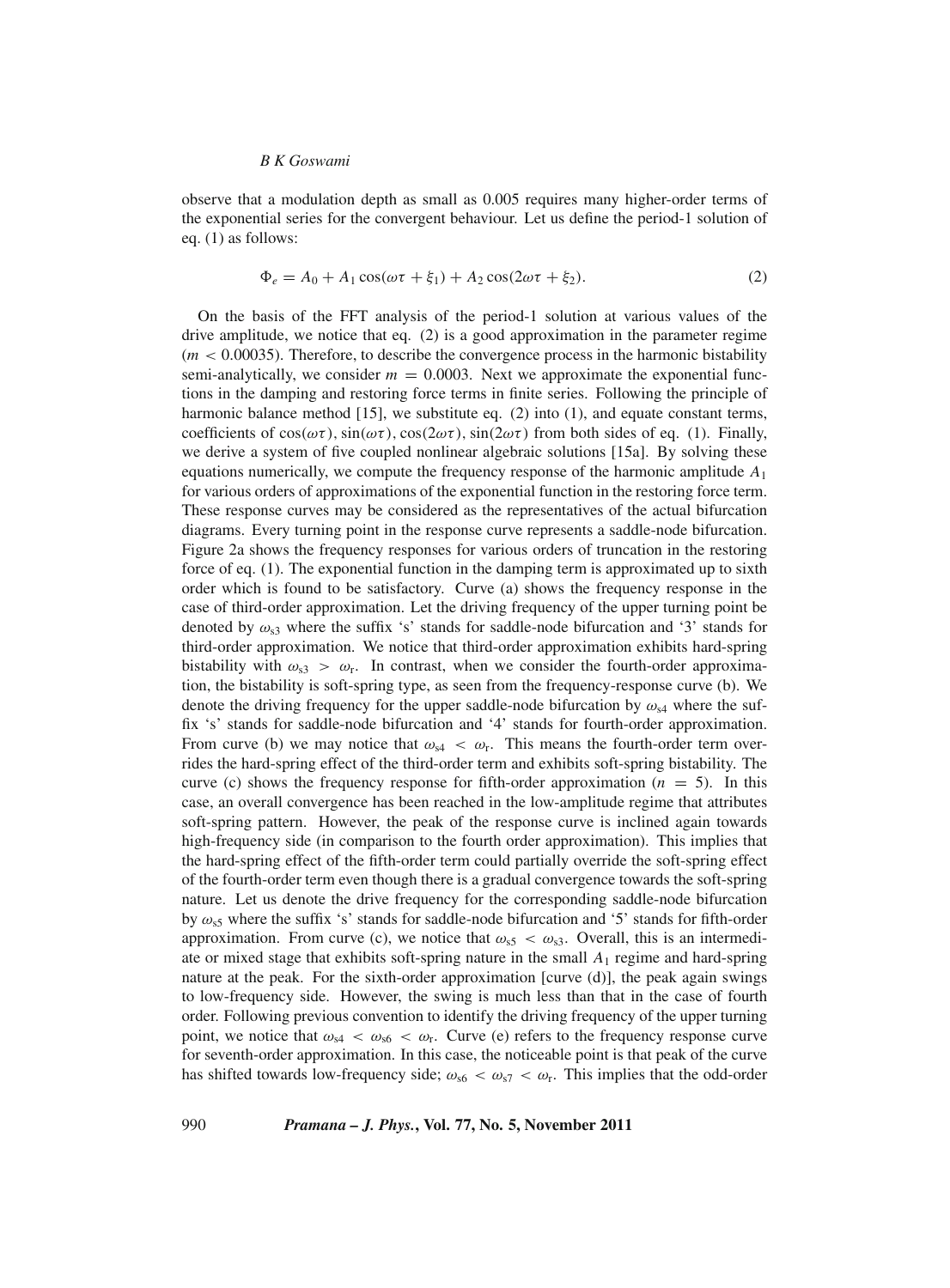terms are no longer adequately strong to counterbalance the soft-spring effect of the evenorder terms. The quantitative convergence of the soft-spring bistability is further endorsed from curve (f) that refers to eighth-order approximation. Thus, the limiting value of the drive frequency for the upper turning point will be within  $\omega_{\rm s7}$  and  $\omega_{\rm s8}$ . Figure 2a shows the numerically simulated bistability patterns  $(Y \text{ vs. } \omega)$  for various stages of approximation of restoring force. The damping function has been approximated at tenth order that is reasonably adequate. *Y* denotes the stroboscopically sampled asymptotic fixed points of  $\Phi$ ; sampling frequency equals to  $\omega$ . Coloured curves (a)–(f) show the bifurcation diagrams for  $n = 3, 4, \ldots, 8$  respectively. For even values of *n*;  $n = 4, 6, 8$ , the bistability is soft-spring type with the upper turning point  $\omega_s < \omega_r$ . For  $n = 3$ , the bistability is hard-spring type with  $\omega_s > \omega_r$ . For  $n = 5$ , an overall convergence has been reached in the low-amplitude regime that resembles soft-spring pattern. However, the peak is still tilted towards righthand side. Therefore, this is an intermediate or mixed stage between soft- and hard-spring type. From  $n = 7, 8$  onwards, the bistability pattern appears convergent to a soft-spring scenario. Thus the results of semi-analytical studies have been endorsed by the numerically simulated results.

Having investigated the effect of approximation of the exponential function in the restoring force, it may also be interesting to know what is the effect of similar approximation of the exponential function in the damping term in eq. (1). We continue the semi-analytical studies of harmonic resonance with unchanged values of oscillation parameters. The restoring force is approximated up to eighth order which is found to be satisfactory. Figure 3a shows the results for various stages of approximation of the nonlinear damping function in eq. (1). Curves (a), (b), (c) and (d) respectively denote the  $n = 3, 4, 5$  and 6th order of approximation. Here again one notices another type of flip-flop pattern, namely the location of the upper turning point goes up and down. The height of the peak along the inclined tongue is highest for third-order approximation and lowest for fourth order. As we improve the approximation, the location of the peak converges somewhere in between. We may remark that the presence of exponential function in the damping term enhances the dissipativity and therefore raises the onset of subharmonic bifurcations or chaos. Also notice that various stages of approximation in the damping term do not change the qualitative nature of bistability as it is always soft-spring type. Similar features have been confirmed by the numerical integration of eq. (1). For instance, figure 3b shows the bistability patterns at various stages of approximation of nonlinear damping function. One would notice that for odd values of  $n; n = 3, 5$ , the peak of the response curve goes up. In contrast, for even orders of approximation, the peak comes down. The limiting scenario is close to sixth-order approximation.

To investigate in more detail the mixed stage of harmonic stability, we analyse the harmonic resonance at a relatively large modulation depth  $m = 0.001$ . Figure 4 illustrates a few numerically simulated bifurcation diagrams for various stages of approximation in the nonlinear restoring force. In figure 4a, we show the third (violet circles) and fourth (green curve) order approximations. Third-order approximation exhibits hard-spring bistability and clockwise hysteresis, as evident in the bistable region '1234'. In contrast, the fourth-order approximation has a very narrow bistable region (not prominently visible) that exhibits soft-spring behaviour. The peak height is also relatively small. Next, we have included the higher-order nonlinear terms sequentially up to 20th order. The bifurcation pattern of the approximated models can be divided into two groups – the even-order and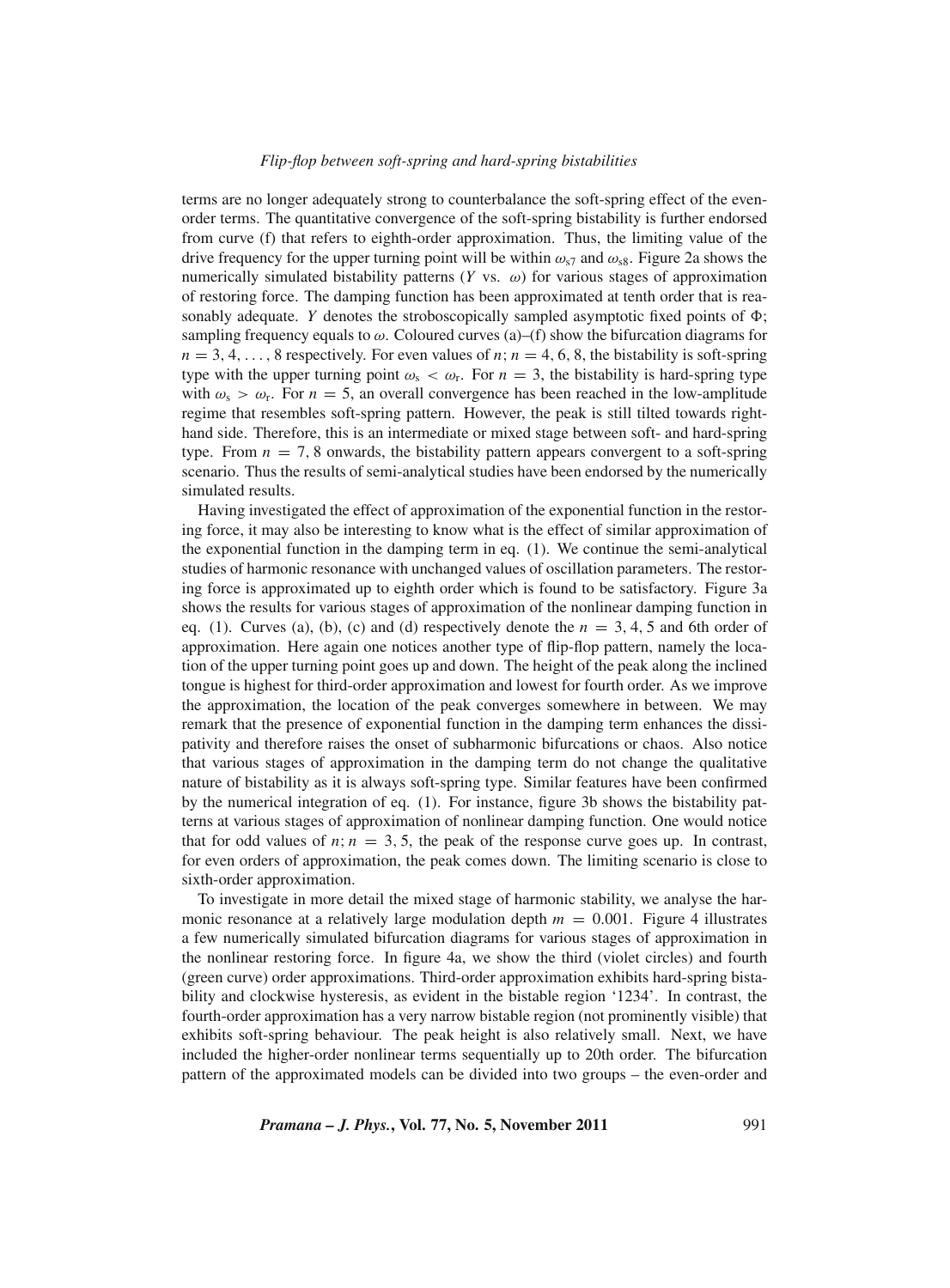*B K Goswami*



**Figure 2.** (a) Frequency response of the harmonic amplitude  $(A_1)$  for various stages approximation of the restoring force;  $m = 0.0003$ . Curves (a)–(f) show the frequency responses for  $n = 3, 4, \ldots, 8$  respectively. (**b**) Numerically simulated bifurcation diagrams (*Y* vs.  $\omega$ ) for various stages of approximation of the restoring force;  $m = 0.0003$ . The coloured curves (a)–(f) show the bifurcation diagrams for  $n = 3, 4, \ldots, 8$  respectively. The coloured symbols of the bifurcation diagrams are defined as follows: (black)  $n = 3$ ; (light blue)  $n = 4$ ; (pink)  $n = 5$ ; (orange)  $n = 6$ ; (green)  $n = 7$  and (blue)  $n = 8$ .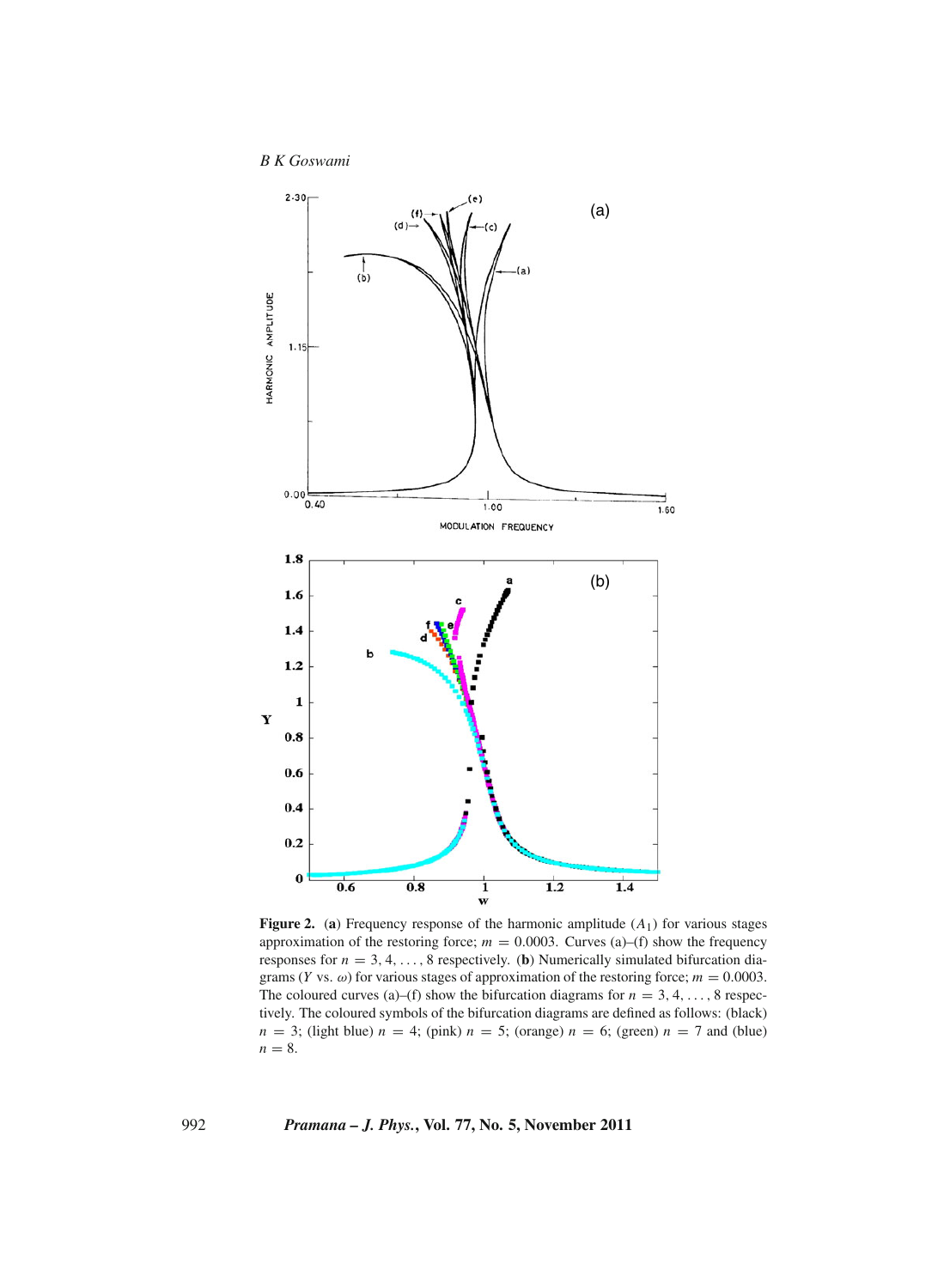

**Figure 3.** (a) Frequency response of the harmonic amplitude  $(A_1)$  for various stages of approximation of the nonlinear damping function;  $m = 0.0003$ . Curves (a)–(f) show the frequency responses for  $n = 3, 4, 5, 6$  respectively. (**b**) Numerically simulated bifurcation diagrams ( $Y$  vs.  $\omega$ ) for various stages of approximation of the nonlinear damping function;  $m = 0.0003$ . The coloured symbols of the bifurcation diagrams are defined as follows: (black)  $n = 3$ ; (blue)  $n = 4$ ; (red)  $n = 5$ , (green)  $n = 6$ .

the odd-order approximations. To explain further, we present some selected cases as examples. In figure 4b we show seventh (blue curve) and eighth (red curve) order approximations. In seventh-order approximation, the hysteresis cycle '3456' is clockwise with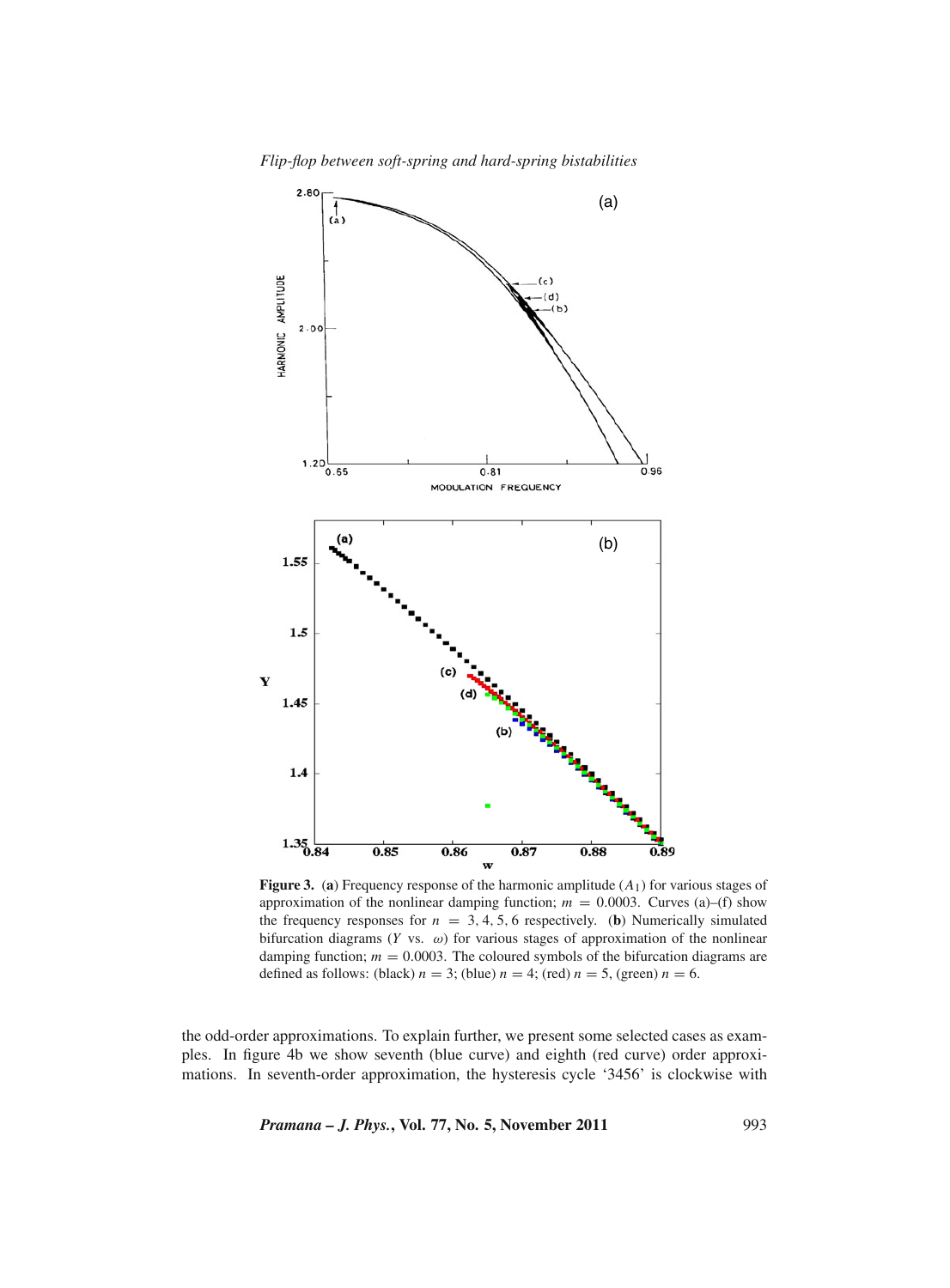



**Figure 4.** Bifurcation diagrams in the harmonic resonance for various stages of approximation in the nonlinear restoring force;  $m = 0.001$ . (a) Third- (violet curve) and fourth- (green curve) order approximations. (**b**) Seventh- (blue curve) and eighth- (red curve) order approximations. (**c**) Eleventh- (pink curve) and twelfth- (light blue curve) order approximations. The bistable region is within the green segmented box 'A' and the tristable region is in blue segmented box 'B'. (**d**) Fifteenth- (blue curve), sixteenth- (red curve) and twentieth- (green curve) order of approximations.

hard-spring bistability. However, in comparison to the gradual rise from the point '6' to '4' (in the period-1 branch) in the third-order approximation, the seventh-order approximation exhibits a sharp rise from point '1' (in the small-amplitude period-1 branch) to the point '2' in the large amplitude period-1 branch. Eighth-order approximation again shows a pattern, similar to  $n = 4$  and opposite to  $n = 7$  order approximation. The upper turning point has gone up and there is a distinct bistable region '1978' with counterclockwise hysteresis cycle. In figure 4b, we show the eleventh-order (pink curve) and twelfth-order (light blue curve) approximations. Eleventh-order approximation still has a '1274' hysteresis cycle with hard-spring bistability. However, the softening effect is also much more prominent, resulting in a bistable region (within the green segmented box A) and a tristable region (within the blue segmented box B). Thus, we find a mixed nature where one cannot attribute a unique pattern. In contrast, the twelfth-order approximation is qualitatively similar to the eighth-order approximation. Here again, the upper turning point has gone up further and there is a relatively large bistable region '8756' with counterclockwise hysteresis cycle. As we improve the order of approximation, this intermediate behaviour for odd-order approximations gradually get transformed to pure soft-spring bistability with a gradual disappearance of hard-spring bistable region. This would be imperative in figure 4d where we show the 15th order (blue curve), 16th order (red curve) and 20th order (green curve) of approximations. From figure 4a–4d one can notice that the upper turning point of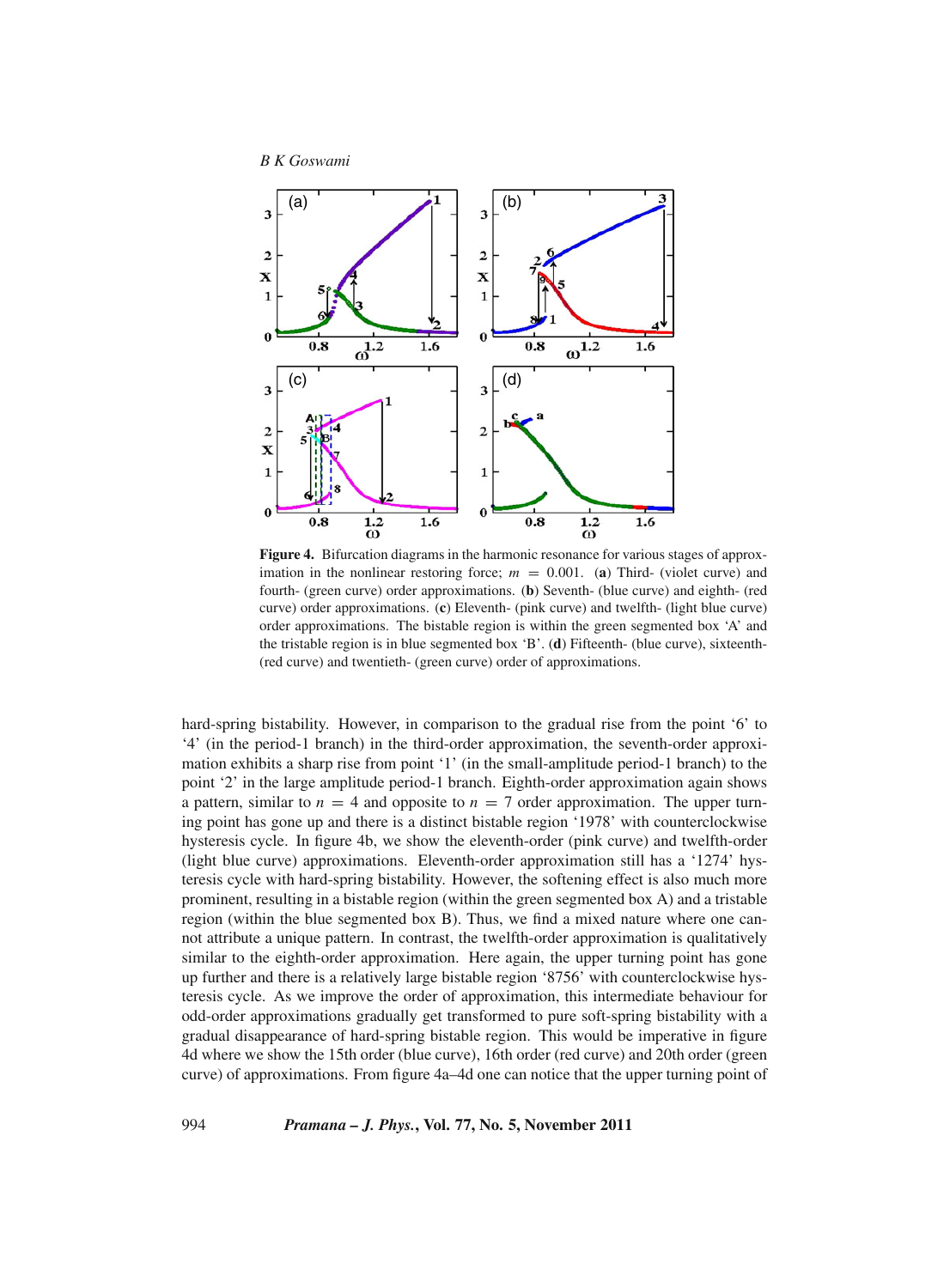the odd-order approximations is steadily coming down and the hard-spring bistable interval is also reducing. In contrast, soft-spring bistable window is increasing and the upper turning point is also rising. Also, in the convergent scenario  $(n = 20)$ , the tristability has disappeared. Thus we notice that all even-order nonlinear terms attempt to introduce soft-spring bistability. In contrast, all odd-order terms attempt hard-spring bistability. The overall convergence exhibits soft-spring bistability.

Next we investigate the effect of truncation of the nonlinear restoring force in the period-2 subharmonic resonance phenomenon. We consider a relatively large magnitude of the driving amplitude ( $m = 0.001$ ). Figure 5 illustrates the associated subharmonic bistability patterns. The nonlinear damping function has been approximated at  $n = 10$  that has been found adequate. Figure 5a shows the case of third-order approximation in the restoring force. The typical scenario is as follows: If we reduce the driving frequency from  $\omega > 2$ , the system exhibits supercritical period doubling at the point '1' and remains in the period-2 state till it undergoes an inverse period-2 saddle-node bifurcation at point '2' and then the system jumps to the point '3' in a coexisting large-amplitude period-2 branch. When we decrease  $\omega$  further, the system remains at the large-amplitude period-2 branch till it undergoes another inverse saddle-node bifurcation (at the point '4') that leads the system to another period-1 branch (at the point '5'). If we increase  $\omega$  thereafter, the system remains at the period-1 state till it undergoes subcritical period doubling (at point '6') and subsequently, the system jumps back again at the point '7' on the largeamplitude period-2 branch. If the frequency is increased steadily, there will be another inverse saddle-node bifurcation at the point '8' when the system will jump down to the period-1 branch at the point '9'. Note that the points '1' and '6' are the boundaries of the period-2 subharmonic resonance region. Also, the points '4' and '6' are connected by a period-2 saddle (schematically shown by a blue solid curve). Similarly, the points '2' and '8' are connected by another period-2 saddle (schematically shown by a blue solid curve). The orbit structure, that connects the '6', '4', '8', '2' and '1' points, describe the period-2 subharmonic resonance. In this structure, the low-amplitude regime '6421' is bent towards low-frequency side, a feature of a soft-spring oscillator. However, the peak '482' is bent towards the high-frequency side, a feature of a hard-spring oscillator. The low-amplitude regime has a bistable window '56' or '47' where the hysteresis cycle is counterclockwise. In contrast, the peak has another bistable window '38' or '219' that will have a clockwise hysteresis cycle. Thus,  $n = 3$  order approximation is rich with hard-spring as well soft-spring bistable patterns. In contrast,  $n = 4$  (shown in figure 5b) reveals a purely softspring bistability. Here, as we decrease frequency from the right-hand side of the period-2 resonance region, the period doubling is supercritical at the point '1' and the period-2, thus created, disappears at a lower frequency (at the point '2') via an inverse saddle-node bifurcation and the system jumps to the period-1 branch at the point '3'. If we increase  $\omega$  further, the period-1 undergoes subcritical period doubling at the point '4' where the system jumps again back to the period-2 branch (at the point '5'). The period-2 saddle is schematically shown by the blue solid curve joining the points '2' and '4'. From the orbit structure '2345', one may notice a bistable interval '34' (or '25') where a period-1 state coexists in the phase space with a period-2. Also, the hysteresis cycle '4523' is counterclockwise. From these two stages of approximations, we notice that the odd order has both hard as well as soft-spring bistabilities. In contrast, the even-order approximation has only soft-spring bistability. Let us now increase the order of approximation sequentially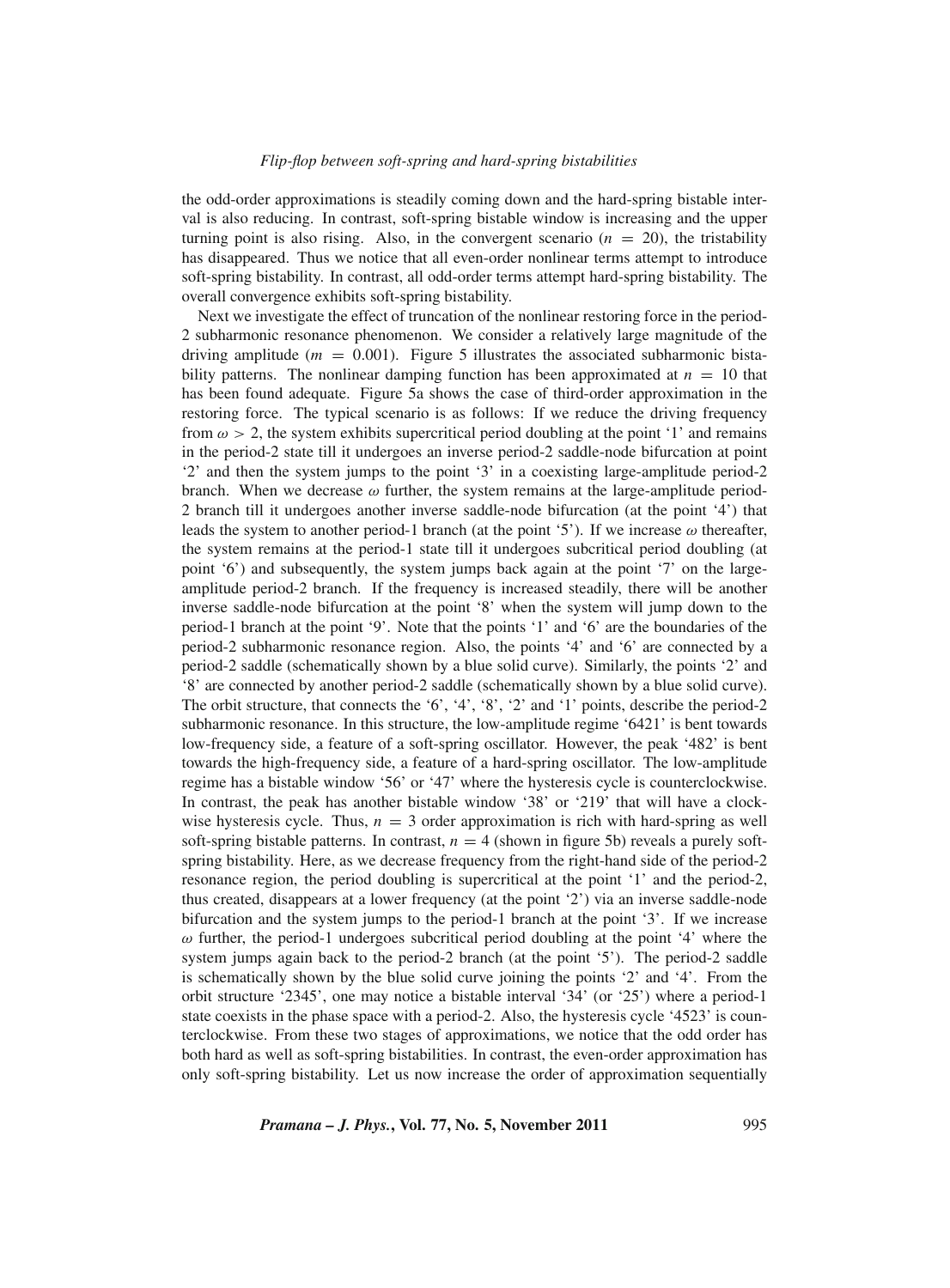and see the qualitative evolution of the bistability patterns. In figure 5c, we have plotted the bifurcation diagrams for  $n = 3, 4, 5, \ldots, 10$ . Each bifurcation scenario is denoted by filled circles of a unique colour and the order of approximation is denoted at the respective upper turning point. For instance, the  $n = 3$  case is shown by the maroon curve and the upper turning point is denoted by '3'. Similarly,  $n = 4$  case is shown by green curve and the upper turning point is denoted by '4'. We notice that all the even orders behave in a very similar manner and reveal soft-spring bistability pattern with counterclockwise hysteresis cycle. In contrast, all odd orders also behave in a similar way but exhibit two bistable regimes, one soft-spring type and the other hard-spring. However, as the order of approximation increases, there is an overall convergence towards soft-spring pattern, a feature similar to the harmonic resonance.

Let us now look at these qualitative features in the perspective of those obtained earlier [1] by similar approximations of conservative Toda lattice:

(I) In the conservative case, the cubic approximation in the potential reduces the Toda Hamiltonian to Henon–Heiles Hamiltonian. In the dissipative case, cubic approximation in the restoring force leads to an asymmetric Duffing oscillator that exhibits hard-spring bistability in harmonic resonance, and both soft- as well as hard-spring bistabilities in period-2 subharmonic resonance regime.

(II) In the conservative case, the odd-order terms in the potential induce chaotic nature whereas the even-order terms induce order or integrability. As the order of approximation increases, the effect of the nonlinear terms reduces, irrespective of whether it is odd or even. The even-order terms are relatively stronger in comparison to the odd-order terms and the asymptotic Toda Hamiltonian is integrable. In the dissipative case, the odd-order terms in the restoring force induce hard-spring bistability. In contrast, the even-order terms induce soft-spring bistability. In this case as well, as the order of approximation increases, the effect of nonlinear terms reduces, irrespective of whether it is odd or even. The evenorder terms are however relatively stronger in comparison to the odd-order terms and Toda oscillator is of soft-spring type [15b].

(III) In the conservative case, when the order of approximation is reasonably high, even-order approximations may also exhibit chaos. In the dissipative case, even-order approximation has not been found to give rise to hard-spring bistability. The odd-order approximations however exhibit simultaneous presence of hard- as well as soft-spring bistabilities in the intermediate regimes.

(IV) In the conservative case, the fourth-order approximation may be qualitatively a better candidate than the third-order one (i.e., HH) to represent Toda Hamiltonian. In the dissipative case, in a similar way, fourth-order truncation (with a suitable scaling of the fourth-order nonlinear term) may be preferable to the third-order truncation (Duffing oscillator) to represent Toda oscillator.

To conclude, we have demonstrated a flip-flop scenario between soft-spring and hardspring bistabilities in Toda oscillator dynamics when the exponential function in the restoring force is approximated. The even-order terms create soft-spring bistability while the odd-order terms lead to hard-spring bistability. The even-order terms are stronger than the odd-order terms. As the order of approximation is increased, the effect of either type declines. The convergent nature of Toda oscillator is of soft-spring type. This flip-flop scenario between hard-spring and soft-spring bistabilities in dissipative Toda oscillator may have some analogy (in some sense) with flip-flop between stochasticity and regularity in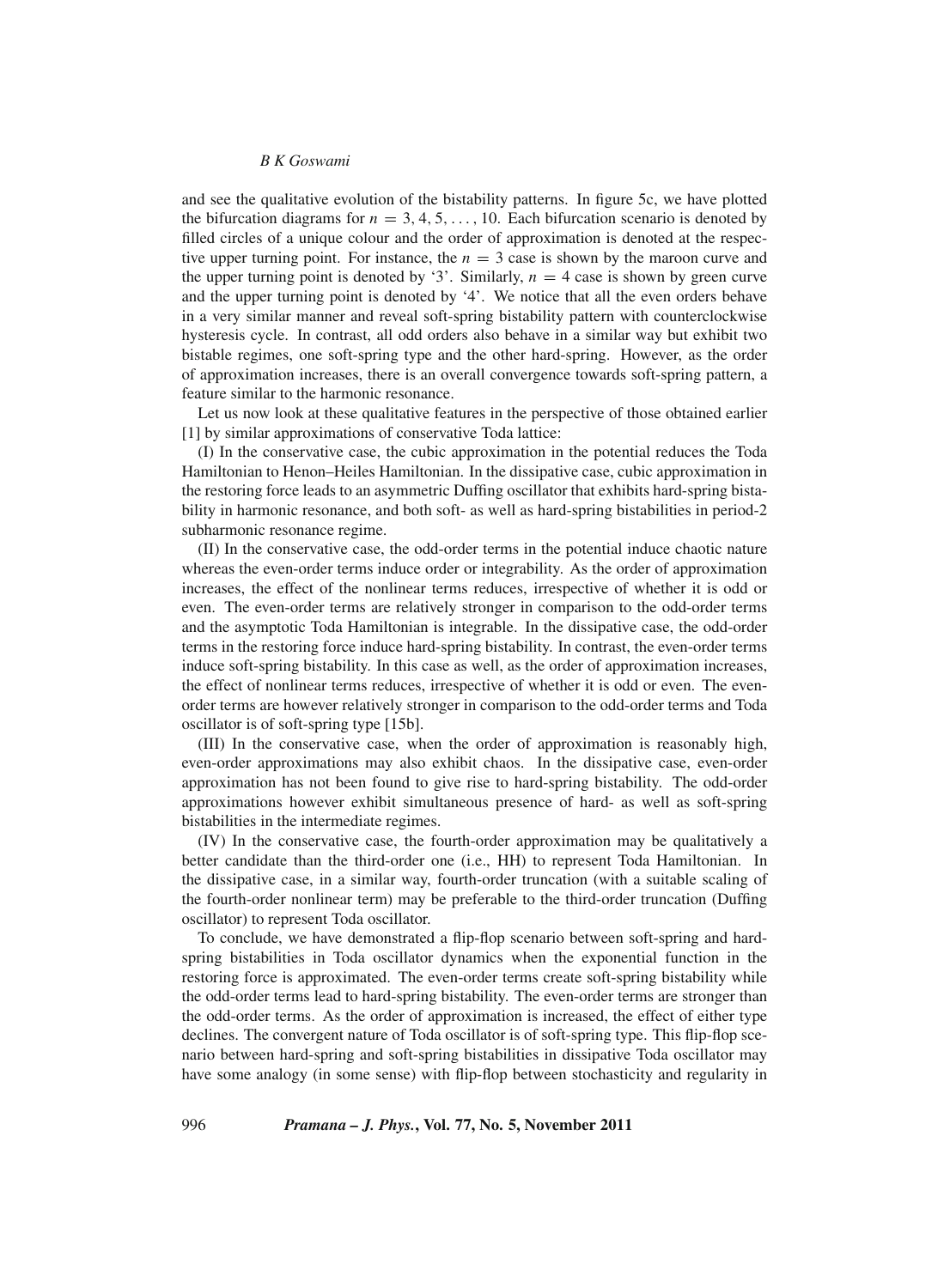

*Flip-flop between soft-spring and hard-spring bistabilities*

**Figure 5.** Bifurcation diagrams in the period-2 subharmonic resonance region for various stages of approximation in the nonlinear restoring force;  $m = 0.001$ . (a) Third-order approximation shows soft-spring as well as hard-spring bistabilities. (**b**) Fourth-order approximation shows soft-spring bistability. (**c**) The superposition of bifurcation diagrams for  $n = 3, 4, \ldots, 10$  order of approximations.

the approximate analysis of Toda Hamiltonian for lattice vibration. A flip-flop scenario has also been observed when the exponential function in the damping term is approximated. In this case, the peak height oscillates between high and low values before converging somewhere in between.

Notice that we have studied the effect of finite-order approximation of the exponential function individually in the restoring force and the damping function. In order to do that, while studying the effect of restoring force function approximation, the damping function has been approximated adequately and vice varsa. Besides, the magnitude of the driving amplitude is small. The situation may be more complex if both the approximations are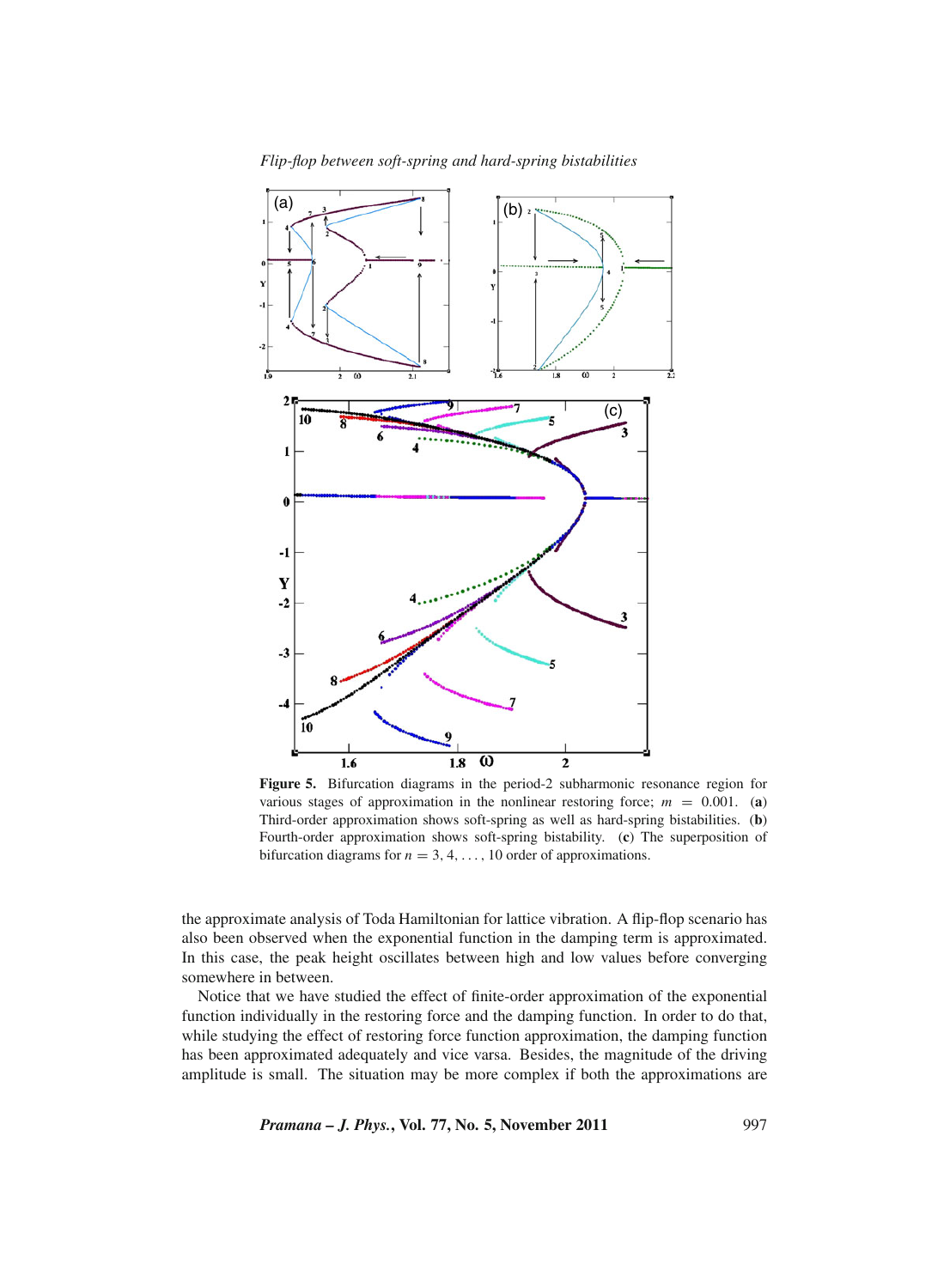of inadequate order and (or) the driving amplitude is relatively large. Finally, we may also remark that Morse oscillator is asymmetric and somewhat similar to Toda oscillator. Therefore, Morse oscillator is also expected to exhibit a similar flip-flop bistable scenario.

### **Appendix**

Let

$$
\Phi_{\rm e} \equiv \Phi = A_0 + A_1 \cos \theta_1 + A_2 \cos \theta_2,\tag{1a}
$$

where

$$
\theta_1 = \omega \tau + \xi_1 \quad \text{and} \quad \theta_2 = 2\omega \tau + \xi_2. \tag{1b}
$$

Let,  $\Gamma_{nlm}$  and  $\Gamma'_{nlm}$  denote the coefficients of  $\cos(l\theta_1 + m\theta_2)$  in Fourier series of  $\Phi^n$  and  $(A_1 \cos \theta_1 + A_2 \cos \theta_2)^n$  respectively. For negative values of  $l(m)$ , a '-' sign is inserted before the respective  $l(m)$  in the subscript of  $\Gamma_{nlm}$ . For instance,  $\Gamma_{32-1}$  denotes the coefficient of  $cos(2\theta_1 - \theta_2)$  in the Fourier series of  $\Phi^3$ .

Fourier coefficients of  $\Phi$ ,  $\Phi^2$  and  $\Phi^3$ :

$$
\Gamma_{100} = A_0; \qquad \Gamma_{110} = A_1; \qquad \Gamma_{101} = A_2
$$
  
\n
$$
\Gamma'_{200} = (A_1^2 + A_2^2)/2; \qquad \Gamma_{200} = A_0^2 + \Gamma'_{200}; \qquad \Gamma_{2-11} = A_1 A_2
$$
  
\n
$$
\Gamma_{210} = 2A_0 A_1; \qquad \Gamma_{201} = 2A_0 A_2; \qquad \Gamma_{220} = A_1^2/2
$$
  
\n
$$
\Gamma_{32-1} = (3/4)A_1^2 A_2; \qquad \Gamma_{300} = A_0^3 + 3A_0 \Gamma'_{200} + \Gamma_{32-1} \cos(2\xi_1 - \xi_2)
$$
  
\n
$$
\Gamma'_{310} = (3/4)A_1^3 + (3/2)A_1 A_2^2; \qquad \Gamma_{310} = 3A_1 A_0^2 + \Gamma'_{310}; \qquad \Gamma_{3-11} = 3A_0 \Gamma_{2-11}
$$
  
\n
$$
\Gamma'_{301} = (3/4)A_2^3 + (3/2)A_2 A_1^2; \qquad \Gamma_{301} = 3A_2 A_0^2 + \Gamma'_{301}; \qquad \Gamma_{320} = (3/2)A_0 A_1^2
$$
  
\n
$$
\Gamma_{330} = A_1^3/4.
$$

Fourier coefficients of  $\Phi^4$ :

$$
\Gamma_{42-1} = 4A_0 \Gamma_{32-1}; \quad \Gamma'_{400} = (3/8)(A_1^4 + A_2^4) + (3/2)A_1^2 A_2^2
$$
  
\n
$$
\Gamma_{400} = A_0^4 + 6A_0^2 \Gamma'_{200} + \Gamma'_{400} + \Gamma_{42-1} \cos(2\xi_1 - \xi_2)
$$
  
\n
$$
\Gamma_{410} = 4A_0^3 A_1 + 4A_0 \Gamma'_{310}
$$
  
\n
$$
\Gamma'_{4-11} = (3/2)A_1 A_2 (A_1^2 + A_2^2); \quad \Gamma_{4-11} = 6A_0^2 \Gamma_{2-11} + \Gamma'_{4-11}; \quad \Gamma_{43-1} = A_1^3 A_2 / 2
$$
  
\n
$$
\Gamma'_{420} = A_1^4 / 2 + (3/2)A_1^2 A_2^2; \quad \Gamma_{420} = 3A_0^2 A_1^2 + \Gamma'_{420}; \quad \Gamma_{4-22} = (3/4)A_1^2 A_2^2
$$
  
\n
$$
\Gamma_{430} = 4A_0 \Gamma_{330}; \quad \Gamma_{440} = A_1^4 / 8.
$$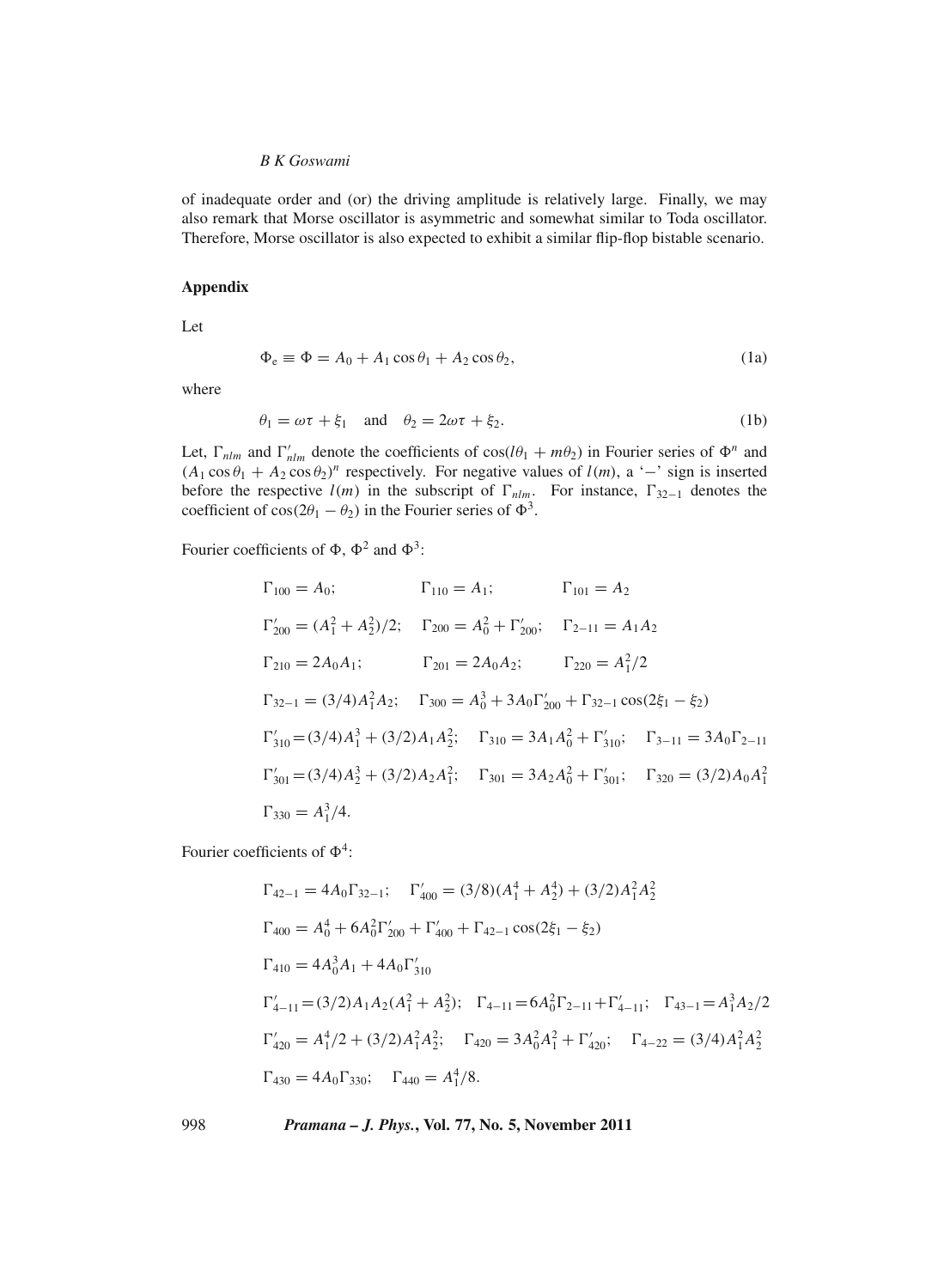Fourier coefficients of  $\Phi^5$ :

$$
\Gamma'_{52-1} = (5/4)A_1^4 A_2 + (15/8)A_1^2 A_2^3; \quad \Gamma_{52-1} = 10 A_0^2 \Gamma_{32-1} + \Gamma'_{52-1}
$$
\n
$$
\Gamma_{500} = A_0^5 + 10 A_0^3 \Gamma'_{200} + 5 A_0 \Gamma'_{400} + \Gamma_{52-1} \cos(2\xi_1 - \xi_2)
$$
\n
$$
\Gamma'_{510} = (5/8)A_1^5 + (15/4)A_1^3 A_2^2 + (15/8)A_1 A_2^4
$$
\n
$$
\Gamma_{510} = 5 A_0^4 A_1 + 10 A_0^2 \Gamma'_{310} + \Gamma'_{510}
$$
\n
$$
\Gamma_{5-11} = 10 A_0^3 \Gamma_{2-11} + 5 A_0 \Gamma'_{4-11}
$$
\n
$$
\Gamma_{53-1} = 5 A_0 \Gamma_{43-1}; \quad \Gamma_{5-32} = (5/8)A_1^3 A_2^2
$$
\n
$$
\Gamma_{520} = 5 A_0^3 A_1^2 + 5 A_0 \Gamma'_{420}; \quad \Gamma_{5-22} = 5 A_0 \Gamma_{4-22}; \quad \Gamma_{54-1} = (5/16)A_2 A_1^4
$$
\n
$$
\Gamma'_{530} = (5/16)A_1^5 + (5/4)A_1^3 A_2^2; \quad \Gamma_{530} = 10 A_0^2 \Gamma_{330} + \Gamma'_{530}
$$
\n
$$
\Gamma_{540} = 5 A_0 \Gamma_{440}.
$$

Fourier coefficients of  $\Phi^6$ :

$$
\Gamma_{62-1} = 20A_0^3 \Gamma_{32-1} + 6A_0 \Gamma'_{52-1}; \quad \Gamma_{64-2} = (15/32)A_1^4 A_2^2 \cos(4\xi_1 - 2\xi_2)
$$
  
\n
$$
\Gamma'_{600} = (5/16)(A_1^6 + A_2^6) + (45/16)A_1^2 A_2^2 (A_1^2 + A_2^2)
$$
  
\n
$$
\Gamma_{600} = A_0^6 + 15A_0^4 \Gamma'_{200} + 15A_0^2 \Gamma'_{400} + \Gamma'_{600}
$$
  
\n
$$
+ \Gamma_{62-1} \cos(2\xi_1 - \xi_2) + \Gamma_{64-2} \cos(4\xi_1 - 2\xi_2)
$$
  
\n
$$
\Gamma_{610} = 6A_0^5 A_1 + 20A_0^3 \Gamma'_{310} + 6A_0 \Gamma'_{510}
$$
  
\n
$$
\Gamma'_{6-11} = (45/8)A_1^3 A_2^3 + (15/8)A_1 A_2 (A_1^4 + A_2^4)
$$
  
\n
$$
\Gamma_{6-11} = 15A_0^4 \Gamma_{2-11} + 15A_0^2 \Gamma'_{4-11} + \Gamma'_{61-1}
$$
  
\n
$$
\Gamma'_{63-1} = (15/16)A_1^5 A_2 + (15/8)A_1^3 A_2^3; \quad \Gamma_{63-1} = 15A_0^2 \Gamma_{43-1} + \Gamma'_{63-1}
$$
  
\n
$$
\Gamma_{6-32} = 6A_0 \Gamma_{5-32}
$$
  
\n
$$
\Gamma'_{620} = (15/32)A_1^6 + (15/4)A_1^4 A_2^2 + (45/16)A_1^2 A_2^4
$$
  
\n
$$
\Gamma_{620} = (15/2)A_0^4 A_1^2 + 15A_0^2 \Gamma'_{420} + \Gamma'_{620}
$$
  
\n
$$
\Gamma'_{6-22} = (15/8)A_1^2 A_2^2 (A_1^2 + A_2^2); \
$$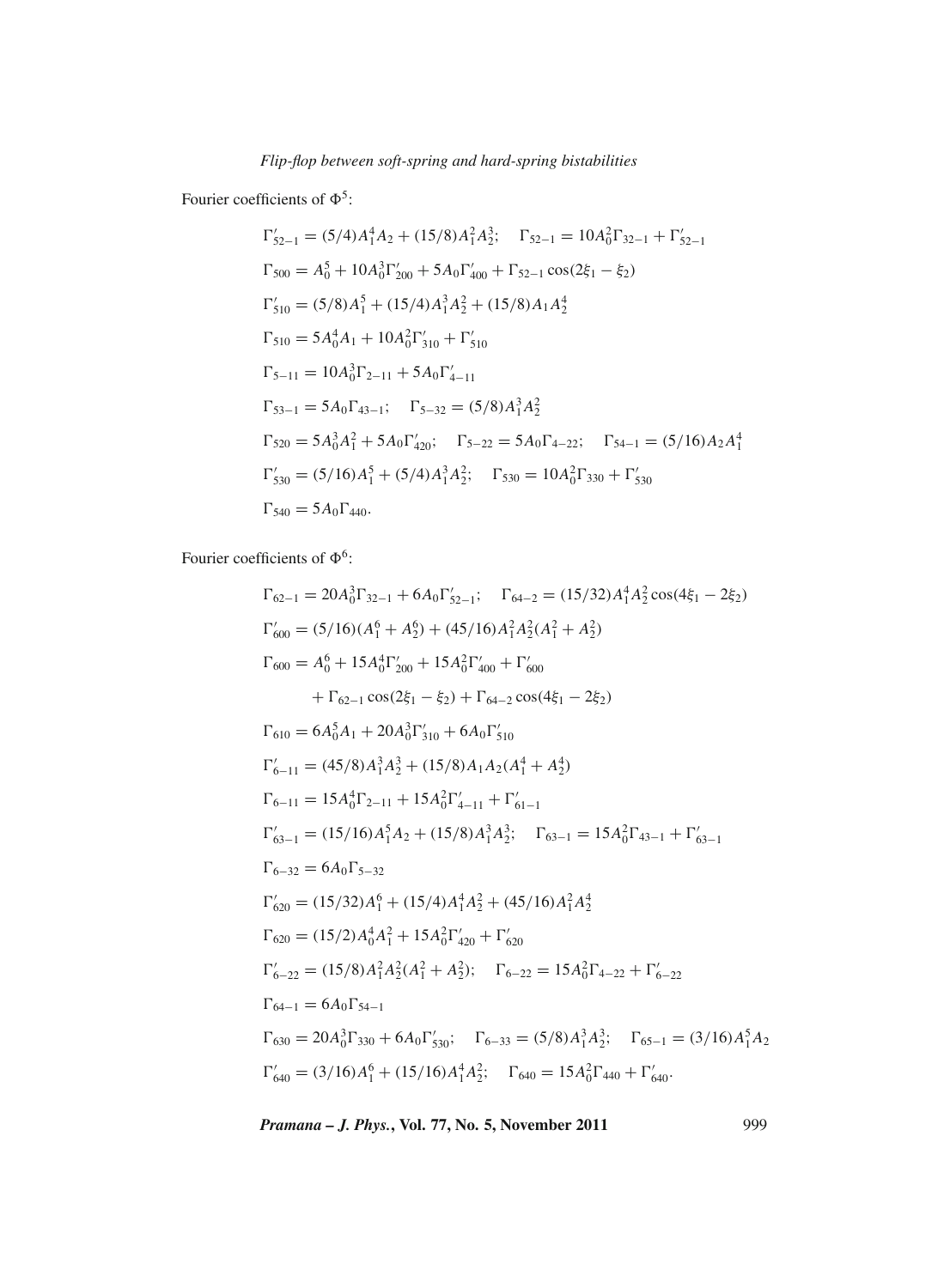Fourier coefficients of  $\Phi^7$  (up to third order):

$$
\Gamma'_{72-1} = (105/16)A_1^4A_2^3 + (105/64)A_1^6A_2 + (105/32)A_1^2A_2^5
$$
  
\n
$$
\Gamma_{72-1} = 35A_0^4\Gamma_{32-1} + 21A_0^2\Gamma'_{52-1} + \Gamma'_{72-1}
$$
  
\n
$$
\Gamma_{700} = A_0^7 + 21A_0^5\Gamma'_{200} + 35A_0^3\Gamma'_{400} + 7A_0\Gamma'_{600}
$$
  
\n
$$
+ \Gamma_{72-1} \cos(2\xi_1 - \xi_2) + 7A_0\Gamma_{64-2} \cos(4\xi_1 - 2\xi_2)
$$
  
\n
$$
\Gamma'_{710} = (35/64)A_1^7 + (105/16)A_1^5A_2^2 + (315/32)A_1^3A_2^4 + (35/16)A_1A_2^6
$$
  
\n
$$
\Gamma_{710} = 7A_0^6A_1 + 35A_0^4\Gamma'_{310} + 21A_0^2\Gamma'_{510} + \Gamma'_{710}
$$
  
\n
$$
\Gamma_{7-11} = 21A_0^5\Gamma_{2-11} + 35A_0^3\Gamma'_{4-11} + 7A_0\Gamma'_{6-11}
$$
  
\n
$$
\Gamma_{73-1} = 35A_0^3\Gamma_{43-1} + 7A_0\Gamma'_{63-1}
$$
  
\n
$$
\Gamma'_{7-32} = (105/64)A_1^5A_2^2 + (35/16)A_1^3A_2^4; \quad \Gamma_{7-32} = 21A_0^2\Gamma_{5-32} + \Gamma'_{7-32}
$$
  
\n
$$
\Gamma_{75-2} = (21/64)A_1^5A_2^2
$$
  
\n
$$
\Gamma'_{701} = (35/64)A_2^7 + (105/16)A_1^2A_2^5 + (315/32)A_1^4A_2^3 + (35/16)A_1^6A_2
$$
  
\n

Fourier coefficients of  $\Phi^8$  (up to third order):

$$
\Gamma_{82-1} = 56A_0^5 \Gamma_{32-1} + 56A_0^3 \Gamma'_{52-1} + 8A_0 \Gamma'_{72-1}
$$
  
\n
$$
\Gamma'_{84-2} = (21/16)A_1^6 A_2^2 + (35/16)A_1^4 A_2^4; \quad \Gamma_{84-2} = 28A_0^2 \Gamma_{64-2} + \Gamma'_{84-2}
$$
  
\n
$$
\Gamma'_{800} = (35/128)(A_1^8 + A_2^8) + (35/8)A_1^2 A_2^2 (A_1^4 + A_2^4) + (315/32)A_1^4 A_2^4
$$
  
\n
$$
\Gamma_{800} = A_0^8 + 28A_0^6 \Gamma'_{200} + 70A_0^4 \Gamma'_{400} + 28A_0^2 \Gamma'_{600} + \Gamma'_{800}
$$
  
\n
$$
+ \Gamma_{82-1} \cos(2\xi_1 - \xi_2) + \Gamma_{84-2} \cos(4\xi_1 - 2\xi_2)
$$

Pramana - J. Phys., Vol. 77, No. 5, November 2011

1000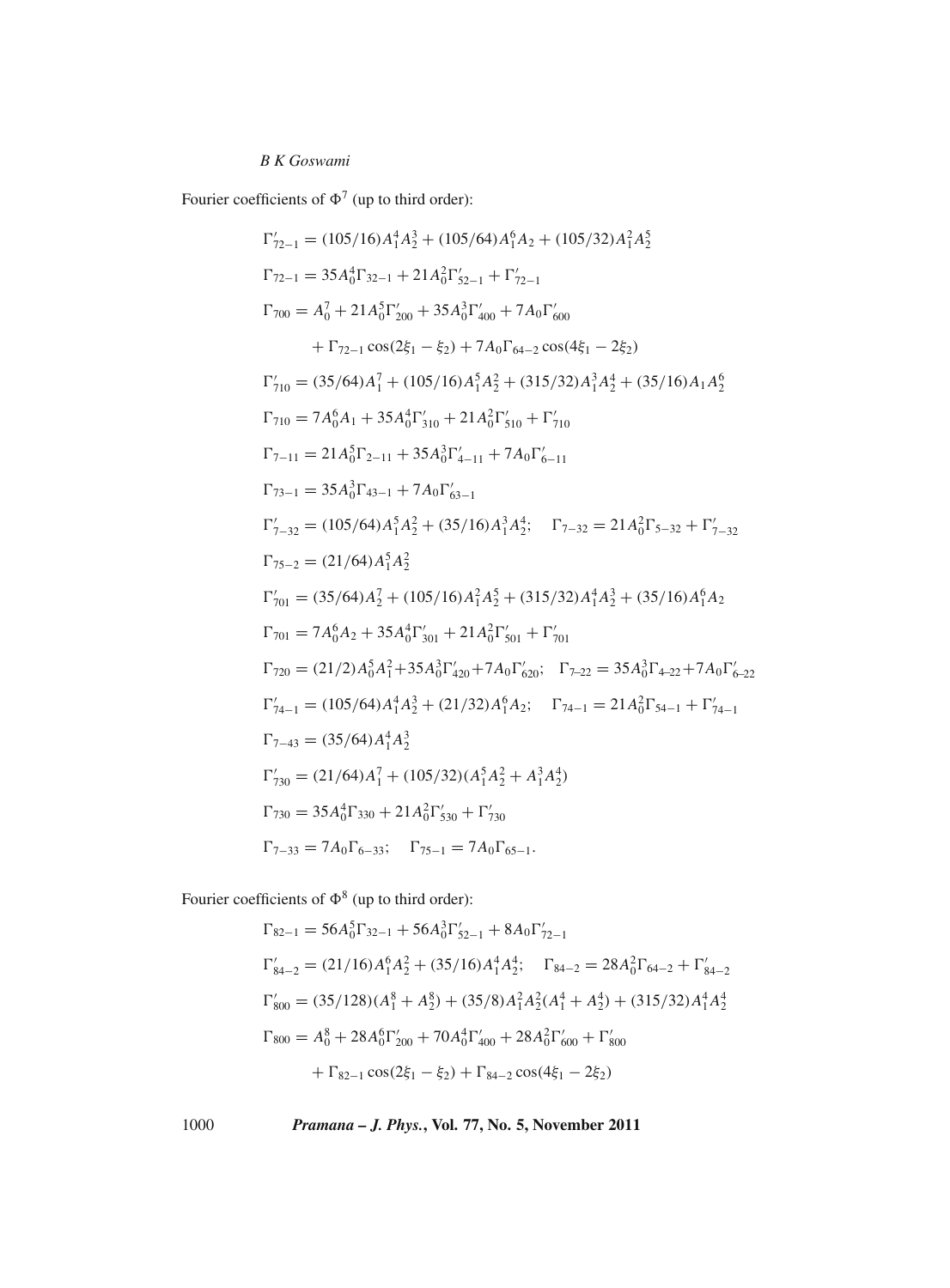$$
\Gamma_{810} = 8A_0^7A_1 + 56A_0^5\Gamma'_{310} + 56A_0^3\Gamma'_{510} + 8A_0\Gamma'_{710}
$$
  
\n
$$
\Gamma'_{8-11} = (35/16)(A_1^7A_2 + A_2^7A_1) + (105/8)A_1^3A_2^3(A_1^2 + A_2^2)
$$
  
\n
$$
\Gamma_{8-11} = 28A_0^6\Gamma_{2-11} + 70A_0^4\Gamma'_{4-11} + 28A_0^2\Gamma'_{6-11} + \Gamma'_{8-11}
$$
  
\n
$$
\Gamma'_{83-1} = (21/16)A_1^7A_2 + (105/16)A_1^5A_2^3 + (15/4)A_1^3A_2^5
$$
  
\n
$$
\Gamma_{83-1} = 70A_0^4\Gamma_{43-1} + 28A_0^2\Gamma'_{63-1} + \Gamma'_{83-1}
$$
  
\n
$$
\Gamma_{8-32} = 56A_0^3\Gamma_{5-32} + 8A_0\Gamma'_{7-32}
$$
  
\n
$$
\Gamma_{85-2} = 8A_0\Gamma_{75-2}; \quad \Gamma_{8-53} = (7/16)A_1^5A_2^3
$$
  
\n
$$
\Gamma'_{820} = (7/16)A_1^8 + (105/16)A_1^6A_2^2 + (105/8)A_1^4A_2^4 + (35/8)A_1^2A_2^6
$$
  
\n
$$
\Gamma'_{820} = 14A_0^6A_1^2 + 70A_0^4\Gamma'_{420} + 28A_0^2\Gamma'_{620} + \Gamma'_{820}
$$
  
\n
$$
\Gamma'_{8-22} = (105/32)A_1^2A_2^2(A_1^4 + A_2^4) + (35/4)A_1^4A_2^4
$$
  
\n
$$
\Gamma_{8-22} = 70A_0^4\Gamma_{4-22} + 28A_0^2\Gamma'_{6-22} + \Gamma'_{8-22}
$$
<

In the system of nonlinear equations (H) (see at the end), we use a few more coefficients which are not defined in the previous text. However, they can be easily determined using the following symmetry relations of  $\Gamma_{nlm}$ :

$$
\Gamma'_{nlm}(A_1, A_2) = \Gamma'_{nml}(A_2, A_1). \tag{2a}
$$

Hence, for either of l or  $m \neq 0$ ,

$$
\Gamma_{nlm}(A_0, A_1, A_2) = \Gamma_{nml}(A_0, A_2, A_1). \tag{2b}
$$

Also

$$
\Gamma_{n11}(A_0, A_1, A_2) = \Gamma_{n-11}(A_0, A_1, A_2),\tag{2c}
$$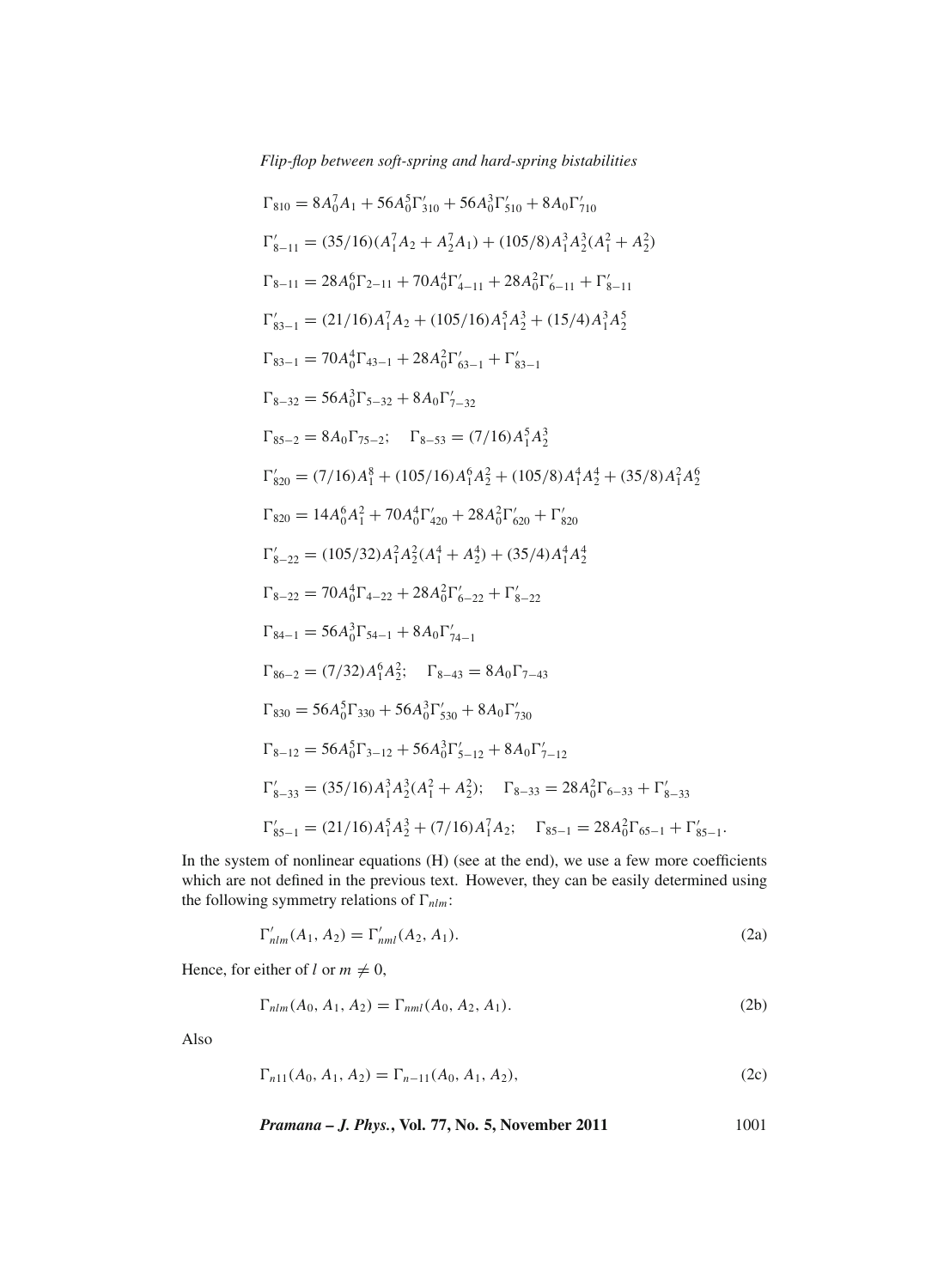and

$$
\Gamma_{n21}(A_0, A_1, A_2) = \Gamma_{n2-1}(A_0, A_1, A_2). \tag{2d}
$$

Henceforth, the lower limit of summation over *n* is unity. Also,

$$
\Gamma_{nlm} = 0 \text{ for } n < |l| + |m|.
$$

Next, we denote the following terms:

$$
N_{00} \equiv \sum \Gamma_{n00} / n! \tag{3a}
$$

$$
C_{1m} = \sum \Gamma_{nlm} \cos(l\xi_1 + m\xi_2)/n!
$$
 (3b)

$$
S_{1m} \equiv \sum \Gamma_{nlm} \sin(l\xi_1 + m\xi_2)/n! \tag{3c}
$$

(in the identities (3), the upper limit of summation is eight) and, in similar fashion, the next series of terms are defined as follows:

$$
D_{c10} = \sum A_1(\Gamma_{n00} - (1/2)\Gamma_{n20}) \cos(\xi_1)/n!
$$
  
\n
$$
D_{s10} = \sum A_1(\Gamma_{n00} - (1/2)\Gamma_{n20}) \sin(\xi_1)/n!
$$
  
\n
$$
D_{c-11} = \sum (A_2\Gamma_{n10} - (1/2)A_1\Gamma_{n01} - A_2\Gamma_{n-12}) \cos(\xi_2 - \xi_1)/n!
$$
  
\n
$$
D_{s-11} = \sum (A_2\Gamma_{n10} - (1/2)A_1\Gamma_{n01} - A_2\Gamma_{n-12}) \sin(\xi_2 - \xi_1)/n!
$$
  
\n
$$
D_{c-32} = \sum (A_2\Gamma_{n3-1} - (1/2)A_1\Gamma_{n-22} - A_2\Gamma_{n-33}) \cos(2\xi_2 - 3\xi_1)/n!
$$
  
\n
$$
D_{s-32} = \sum (A_2\Gamma_{n3-1} - (1/2)A_1\Gamma_{n-22} - A_2\Gamma_{n-33}) \sin(2\xi_2 - 3\xi_1)/n!
$$
  
\n
$$
D_{c3-1} = \sum (A_2\Gamma_{n-32} - (1/2)A_1\Gamma_{n4-1} - A_2\Gamma_{n30}) \cos(3\xi_2 - \xi_1)/n!
$$
  
\n
$$
D_{s3-1} = \sum (A_2\Gamma_{n-32} - (1/2)A_1\Gamma_{n4-1} - A_2\Gamma_{n30}) \sin(3\xi_2 - \xi_1)/n!
$$
  
\n
$$
D_{c5-2} = -A_2\Gamma_{65-1} \cos(5\xi_1 - 2\xi_2)/6!
$$
  
\n
$$
D_{s5-2} = -A_2\Gamma_{65-1} \sin(5\xi_1 - 2\xi_2)/6!
$$
  
\n
$$
D_{s01} = \sum (2\Gamma_{n00} - \Gamma_{n02})A_2 \cos(\xi_2)/n!
$$
  
\n
$$
D_{s01} = \sum (2\Gamma_{n00} - \Gamma_{n02})A_2 \sin(\xi_2)/n!
$$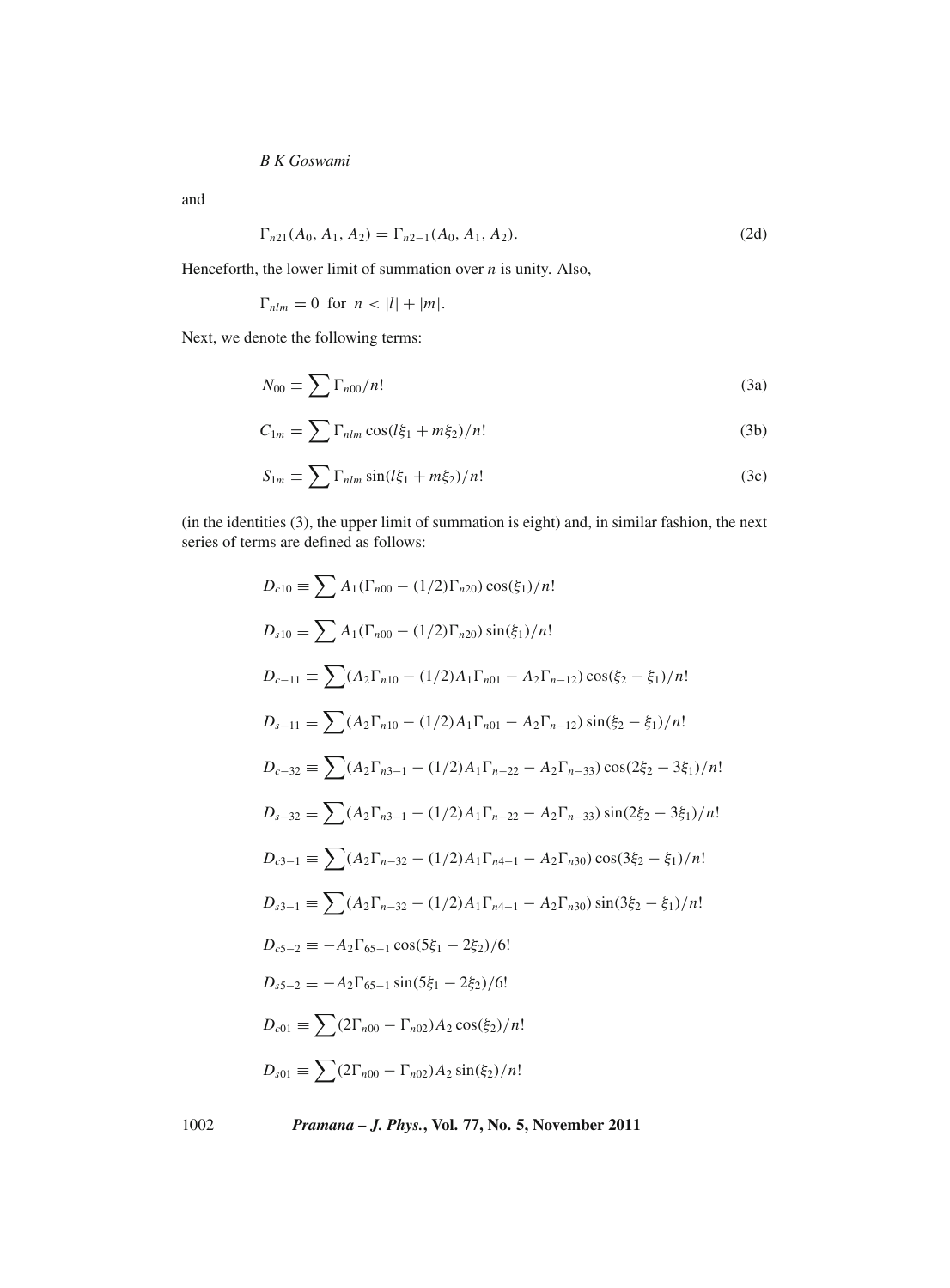$$
D_{c20} = \sum [(1/2)A_1(\Gamma_{n10} - \Gamma_{n30}) - A_2\Gamma_{n21}] \cos(2\xi_1)/n!
$$
  
\n
$$
D_{s20} = \sum [(1/2)A_1(\Gamma_{n10} - \Gamma_{n30}) - A_2\Gamma_{n21}] \sin(2\xi_1)/n!
$$
  
\n
$$
D_{c4-1} = \sum [(1/2)A_1(\Gamma_{n3-1} - \Gamma_{n5-1}) - A_2\Gamma_{n40}] \cos(4\xi_1 - \xi_2)/n!
$$
  
\n
$$
D_{s4-1} = \sum [(1/2)A_1(\Gamma_{n3-1} - \Gamma_{n5-1}) - A_2\Gamma_{n40}] \sin(4\xi_1 - \xi_2)/n!
$$
  
\n
$$
D_{c-22} = \sum [(1/2)A_1(\Gamma_{n-32} - \Gamma_{n-12}) - A_2\Gamma_{n-23}] \cos(2\xi_2 - 2\xi_1)/n!
$$
  
\n
$$
D_{s-22} = \sum [(1/2)A_1(\Gamma_{n-32} - \Gamma_{n-12}) - A_2\Gamma_{n-23}] \sin(2\xi_2 - 2\xi_1)/n!
$$
  
\n
$$
D_{c-43} = -(1/2)A_1\Gamma_{6-33} \cos(3\xi_2 - 4\xi_1)/6!
$$
  
\n
$$
D_{s-43} = -(1/2)A_1\Gamma_{6-33} \sin(3\xi_2 - 4\xi_1)/6!
$$

(In the previous set of identities, the upper limit of summation is six.)

Applying the principle of harmonic balance method in eq. (1) and applying all the identities mentioned in this appendix, we derive the following set of five coupled nonlinear algebraic equations of the unknown variables  $(A_0, A_1, A_2, \xi_1, \xi_2)$ . The equations are written below [from eqs  $(H_1)$  to  $(H_5)$ ]:

$$
F_1 \equiv N_{00} - (1/2)(C_{10} + C_{-11} + C_{3-1} + C_{-32} + C_{5-2} + C_{-53}) = 0 \qquad (H_1)
$$
  
\n
$$
F_2 \equiv -\omega^2 A_1 \sin(\xi_1)
$$
  
\n
$$
+\alpha \omega [A_1 \cos(\xi_1) + c(D_{C10} + D_{C-11} + D_{C-32} + D_{C3-1} + D_{C5-2})]
$$
  
\n
$$
+[S_{10} + S_{-11} + S_{3-1} + S_{-32} + S_{5-2} + S_{-53}]
$$
  
\n
$$
-(m/2)(S_{01} + S_{20} + S_{-22} + S_{4-1} + S_{-43} + S_{6-2})]
$$
  
\n
$$
-f \sin(\vartheta) = 0 \qquad (H_2)
$$
  
\n
$$
F_3 \equiv -\omega^2 A_1 \cos(\xi_1)
$$
  
\n
$$
-\alpha \omega [A_1 \sin(\xi_1) + c(D_{S10} + D_{S-11} + D_{S-32} + D_{S3-1} + D_{S5-2})]
$$

$$
u\omega_{1}H_{1} \sin(\zeta_{1}) + c(D_{510} + D_{5-11} + D_{5-32} + D_{53-1} + D_{55-2})
$$
  
+  $[C_{10} + C_{-11} + C_{3-1} + C_{-32} + C_{5-2} + C_{-53}$   
-  $(m/2)(2N_{00} + C_{01} + C_{20} + C_{-22} + C_{4-1} + C_{-43} + C_{6-2})]$   
-  $f \cos(\vartheta) = 0$  (H<sub>3</sub>)

*Pramana – J. Phys.***, Vol. 77, No. 5, November 2011** 1003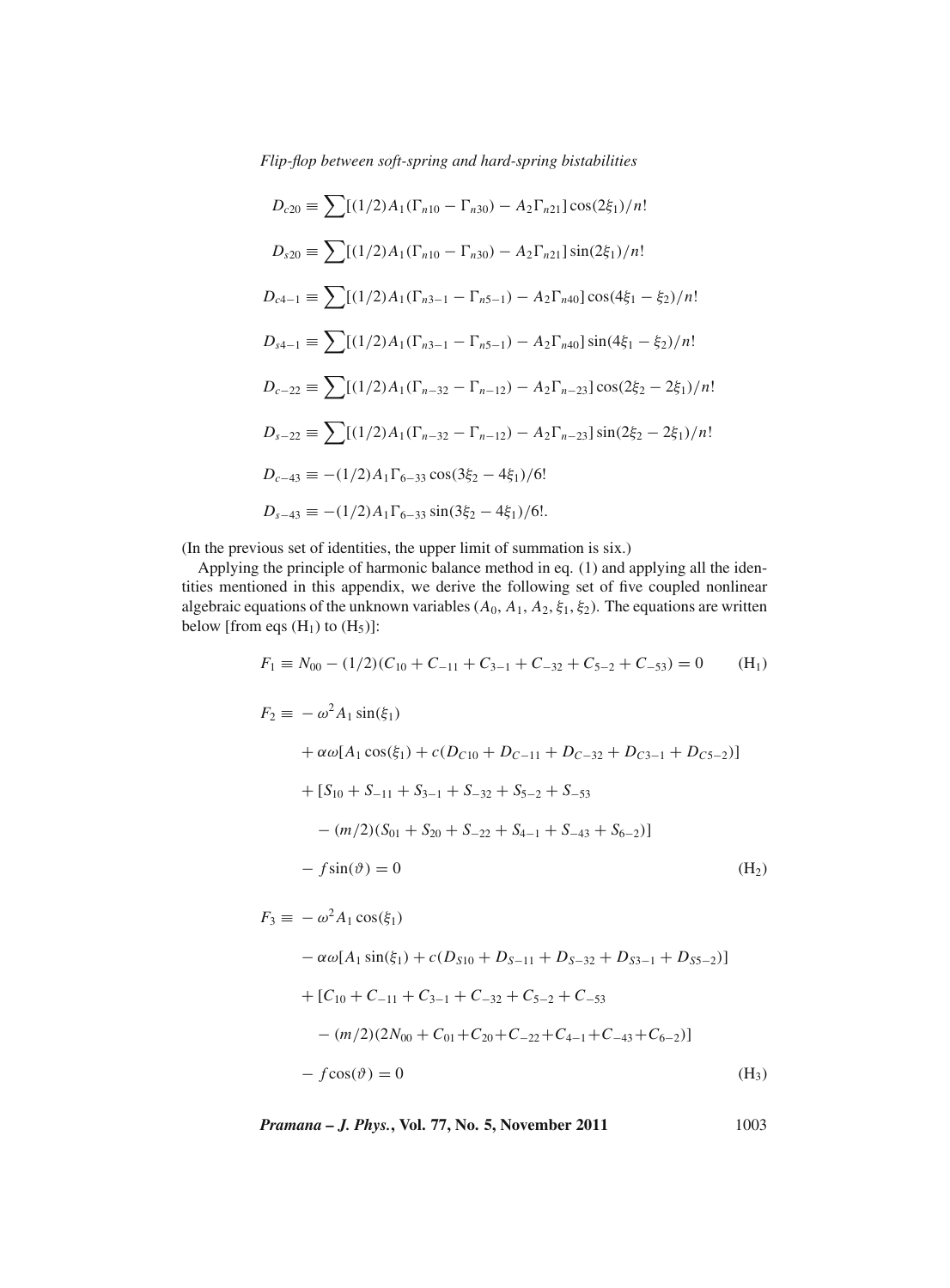$$
F_4 = -4\omega^2 A_2 \sin(\xi_2)
$$
  
+  $\alpha\omega[2A_2 \cos(\xi_2) + c(D_{C01} + D_{C20} + D_{C4-1} + D_{C-22} + D_{C-43})]$   
+  $[S_{01} + S_{20} + S_{-22} + S_{4-1} + S_{-43} + S_{6-2}$   
-  $(m/2)(S_{10} + S_{-11} + S_{3-1} + S_{-32} + S_{5-2} + S_{-53} + S_{30} + S_{11}$   
+  $S_{-12} + S_{5-1} + S_{-33})$  = 0 (H<sub>4</sub>)  
 $F_5 = -4\omega^2 A_2 \cos(\xi_2)$ 

$$
- \alpha \omega [2A_2 \sin(\xi_2) + c(D_{501} + D_{520} + D_{54-1} + D_{5-22} + D_{5-43})]
$$
  
+  $[C_{01} + C_{20} + C_{-22} + C_{4-1} + C_{-43} + C_{6-2}$   
-  $(m/2)(C_{10} + C_{-11} + C_{3-1} + C_{-32} + C_{5-2} + C_{-53} + C_{30} + C_{11}$   
+  $C_{-12} + C_{5-1} + C_{-33})] = 0.$  (H<sub>5</sub>)

### **References**

- [1] G Contopoulos and C Polymilis, *Physica* **D24**, 328 (1987)
- [2] M Toda, *Supp. Prog. Phys.* **45**, 174 (1970)
- [3] I Birol and A Hacinliyan, *Phys. Re*v*.* **E52**, 4750 (1995)
- [4] L Zachilas, *Int. J. Bifurcat. Chaos* **20**, 3007, 3391 (2010)
- [5] S Udry and L Martinez, *Physica* **D24**, 328 (1987)
- [6] S Habib, H E Kandrup and M E Mahon, *Phys. Re*v*.* **E53**, 5473 (1996); *Astrophys. J.* **480**, 155 (1997)
- [6a] The class of oscillators with the restoring force  $[(\exp(\Phi) 1) = \sum_{n=1}^{\infty} \Phi^n/n!]$  has been referred to as 'Toda oscillator' by Oppo and Politi [7] while reducing the oscillator form of two-level rate-equation model [8] of class-B lasers (e.g.,  $CO<sub>2</sub>$ , Nd-YAG, semiconductor and fibre lasers). Later, others have followed the same convention [9–13]. All known experimentally observed salient features of these lasers, including various harmonic and subharmonic resonances, generalized multistability, various forms of crises and intermittency have been nicely explained by the rate equations or its Toda oscillator form.
- [6b] The categorization of soft-spring and hard-spring bistabilities has been made following the convention of mechanical oscillatories [14].
- [7] G-L Oppo and A Politi, *Z. Phys.* **B59**, 111 (1985)
- [8] M Surgent III, M O Scully and W E Lamb Jr, *Laser physics* (Addison-Wesley, London, 1974) Chapter 8, pp. 96–113
- [9] U Parlitz and W Lauterborn, *Phys. Lett.* **A107**, 351 (1985) T Kurz and W Lauterborn, *Phys. Re*v*.* **A37**, 1029 (1988) W Lauterborn and R Steinhoff, *J. Opt. Soc. Am.* **B5**, 1097 (1988)
- [10] G-L Oppo, J R Tredicce and L M Narducci, *Opt. Commun.* **69**, 393 (1989)
- [11] C Scheffczyk, U Parlitz, T Kurz, W Knop and W Lauterborn, *Phys. Re*v*.* **A43**, 6495 (1991) U Parlitz, *Int. J. Bifurcat. Chaos* **3**, 703 (1993)